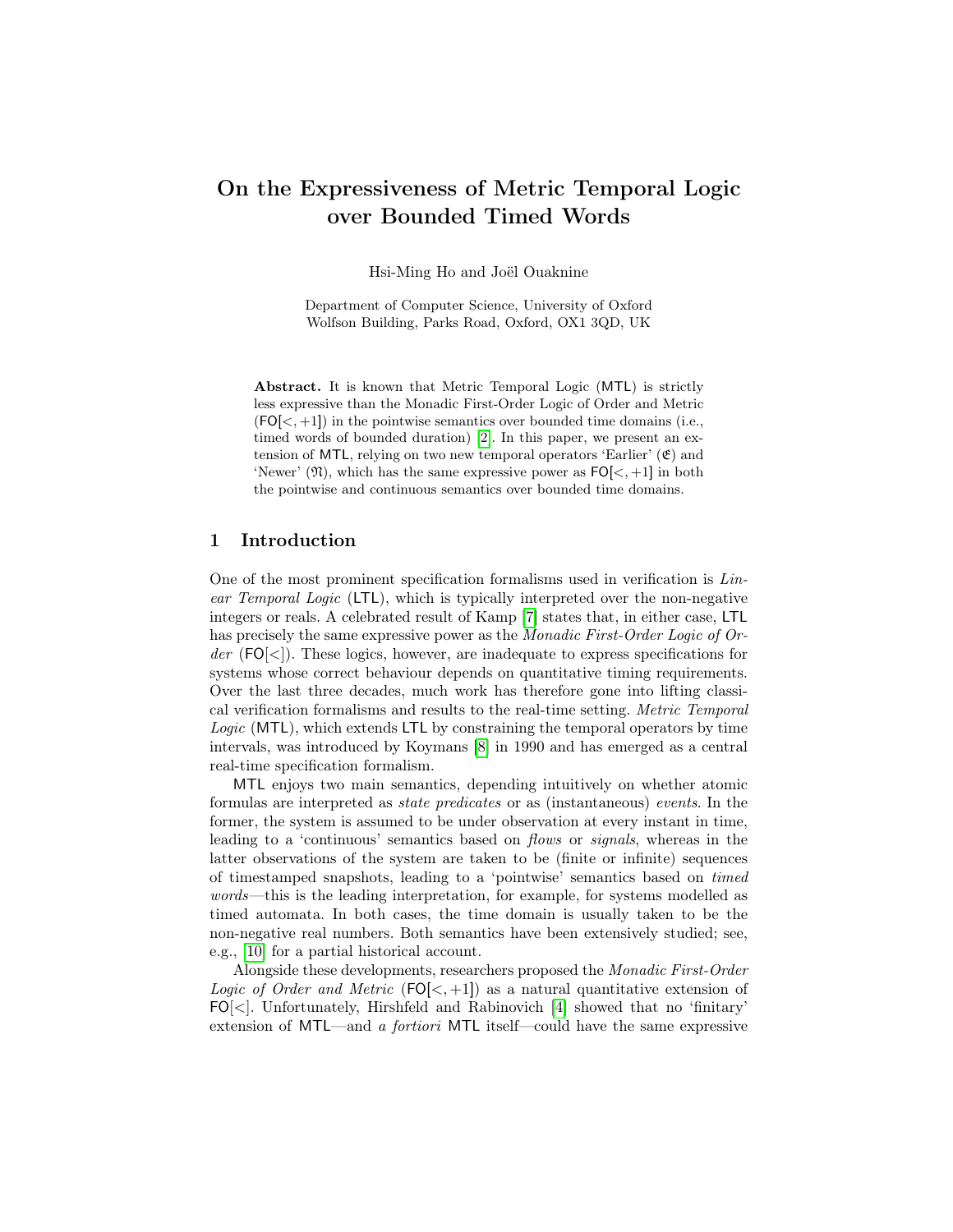power as  $FO[\langle, +1]$  over the non-negative reals, shattering the hope of lifting Kamp's theorem to the real-time world.<sup>[1](#page-1-0)</sup> The situation was however partly improved recently by showing that, over bounded time domains, MTL has precisely the same expressive power as  $FO[<, +1]$  in the continuous semantics [\[9,](#page-13-5) [11\]](#page-13-6).<sup>[2](#page-1-1)</sup> Nonetheless, and rather surprisingly, MTL remains strictly less expressive than  $FO[\langle ,+1]$  over bounded time domains in the pointwise semantics, i.e., over timed words of bounded duration, as can immediately be seen from D'Souza and Prab-hakar's construction [\[2\]](#page-13-0).

The main result of this paper is to show that MTL, equipped with both the forwards and backwards temporal modalities 'Until'  $(\mathcal{U})$  and 'Since'  $(\mathcal{S})$ , together with two new modalities 'Earlier'  $(\mathfrak{E})$  and 'Newer'  $(\mathfrak{N})$ , has precisely the same expressive power as  $FO[\langle ,+1]$  over bounded time domains in the pointwise semantics (and also, trivially, in the continuous semantics). This augmented version of Metric Temporal Logic, written  $MTL[\mathcal{U}, \mathcal{S}, \mathfrak{E}, \mathfrak{N}]$ , therefore yields a definitive real-time analogue of Kamp's theorem over bounded domains.

It is worth noting that  $MTL[\mathcal{U}, \mathcal{S}, \mathfrak{E}, \mathfrak{N}]$  satisfiability and model checking (against timed automata) are decidable over bounded time domains, thanks to the decidability of  $FO[\langle, +1]$  over such domains as established in [\[9,](#page-13-5) [11\]](#page-13-6). Unfortunately,  $FO[<, +1]$  has non-elementary complexity, whereas the timebounded satisfiability and model-checking problems for MTL are EXPSPACEcomplete [\[9,](#page-13-5) [11\]](#page-13-6). However, it can easily be seen by inspecting the relevant constructions that the complexity bounds for MTL carry over to our new logic  $MTL[\mathcal{U}, \mathcal{S}, \mathfrak{E}, \mathfrak{N}].$ 

# 2 Preliminaries

#### 2.1 Timed Words

A time sequence  $\tau = \tau_1 \tau_2 \ldots$  is a non-empty finite sequence over non-negative reals that satisfies the requirements below (we denote the length of  $\tau$  by  $|\tau|$ ):

- Initialisation:  $\tau_1 = 0$
- Strict monotonicity: For all  $i, 1 \leq i < |\tau|$ , we have  $\tau_i < \tau_{i+1}$ .

A timed word over finite alphabet  $\Sigma$  is a pair  $\rho = (\sigma, \tau)$ , where  $\sigma = \sigma_1 \sigma_2 \ldots$ is a non-empty finite word over  $\Sigma$  and  $\tau$  is a time sequence of the same length. We refer to each  $(\sigma_i, \tau_i)$  as an *event*. In this sense, a timed word can be regarded as a sequence of events. We denote by  $|\rho|$  the number of events in  $\rho$ . A position in  $\rho$  is a number i such that  $1 \leq i \leq |\rho|$ . The duration of  $\rho$  is defined as  $\tau_{|\rho|}$ .

<span id="page-1-0"></span> $^{\rm 1}$  Hirshfeld and Rabinovich's result was only stated and proved for the continuous semantics, but we believe that their approach would also carry through for the pointwise semantics. In any case, using different techniques D'Souza and Prabhakar [\[2\]](#page-13-0) independently showed that MTL is strictly weaker than  $FO[<, +1]$  in the pointwise semantics.

<span id="page-1-1"></span> $2$  See also [\[5,](#page-13-7)6] which present further expressive completeness results for extensions of MTL over the reals in the continuous semantics.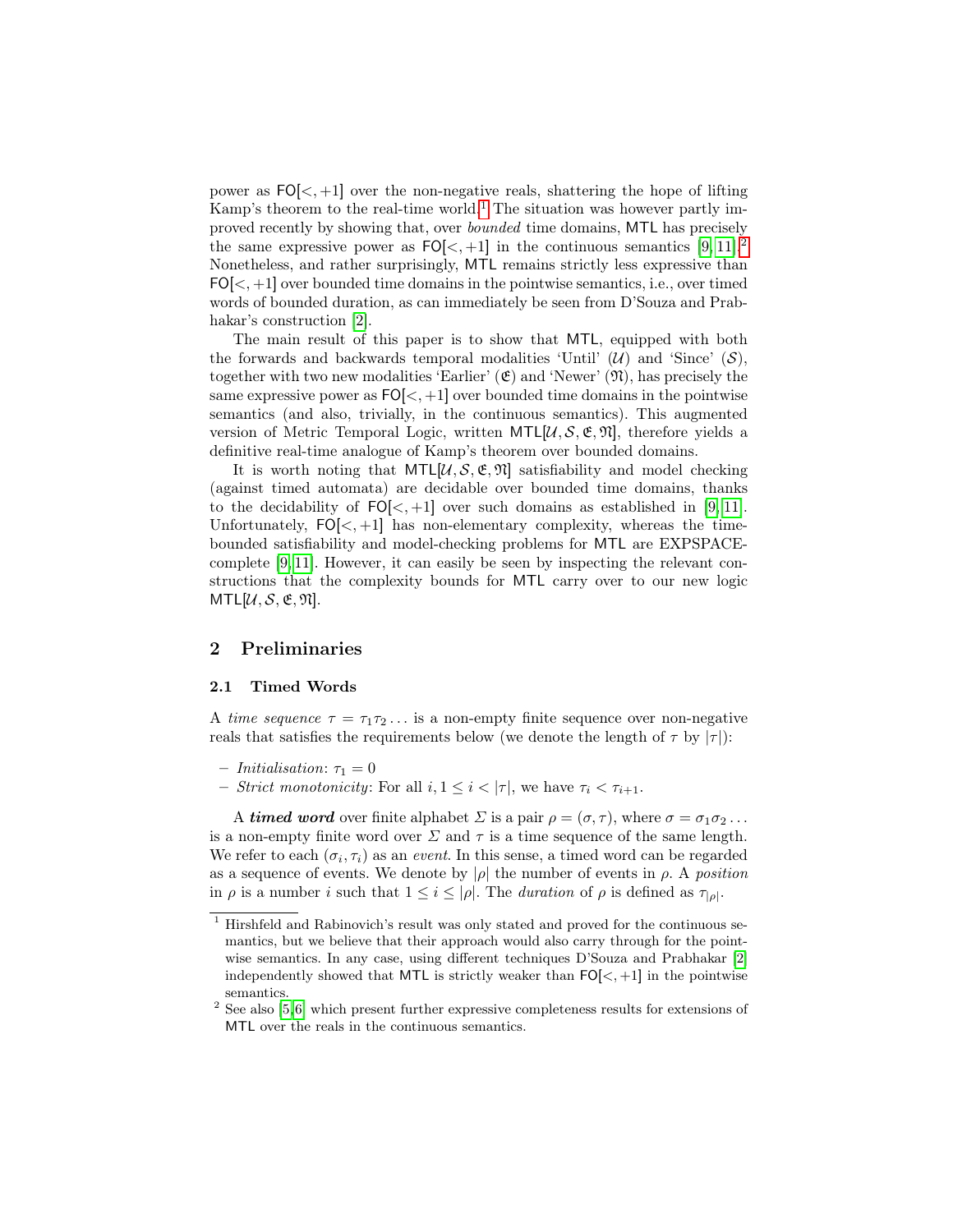Fix a positive integer N. We denote by  $\mathbb T$  the bounded interval  $[0, N)$  or  $\mathbb{R}_{>0}$ . A T-timed word is a timed word with all its timestamps in T. We write  $T\Sigma^*$  for the set of (finite)  $\mathbb{T}$ -timed words over  $\Sigma$ . For a set of monadic predicates **P** we write  $\Sigma_{\mathbf{P}} = 2^{\mathbf{P}}$ .

Note that we are focussing on finite timed words. Our results carry over to the case of (Zeno) infinite timed words as well, with some modifications.

#### 2.2 Metric Logics

We first define a metric predicate logic  $FO[<, +1]$  which will serve as a 'yardstick' of expressiveness in this paper.

**Definition 1.** Given a set of monadic predicates **P**, the set of  $FO[\langle ,+1]$  formulas is generated by the grammar

$$
\vartheta ::= P(x) | x < x' | d(x, x') \approx c | \text{true} | \vartheta_1 \wedge \vartheta_2 | \neg \vartheta | \exists x \vartheta,
$$

where  $P \in \mathbf{P}$ , x, x' are variables,  $\approx \in \{=,\neq,<,>,\leq,\geq\}$  and  $c \in \mathbb{N}_{>0}$ .

With each T-timed word  $\rho = (\sigma, \tau)$  over  $\Sigma_{\mathbf{P}}$  we associate a structure  $M_o$ . Its universe  $U_{\rho}$  is the finite subset  $\{\tau_i \mid 1 \leq i \leq |\rho|\}$  of T. The order relation  $\langle$  and monadic predicates in  $P$  are interpreted in the expected way. The binary *distance* predicate  $d(x, x') \approx c$  holds iff  $|x - x'| \approx c$ . The satisfaction relation is defined inductively as usual. We write  $M_{\rho}, t_1, \ldots, t_n \models \vartheta(x_1, \ldots, x_n)$  (or  $\rho, t_1, \ldots, t_n \models$  $\vartheta(x_1,\ldots,x_n)$  if  $t_1,\ldots,t_n \in U_\rho$  and  $\vartheta(t_1,\ldots,t_n)$  holds in  $M_\rho$ . We say that FO[<, +1] formulas  $\vartheta_1(x)$  and  $\vartheta_2(x)$  are *equivalent* over T-timed words if for all T-timed words  $\rho$  and  $t \in U_\rho$ ,

$$
\rho, t \models \vartheta_1(x) \iff \rho, t \models \vartheta_2(x).
$$

Formulas of metric temporal logics are built from monadic predicates using Boolean connectives and **modalities**. A k-ary modality is defined by an  $FO[<, +1]$  formula  $\varphi(x, X_1, \ldots, X_k)$  with free second-order variables  $X_1, \ldots, X_k$ and free first-order variable x. For example, the MTL modality  $\mathcal{U}_{(0,5)}$  is defined by

$$
\mathcal{U}_{(0,5)}(x, X_1, X_2) = \exists x' \left( x < x' \land d(x, x') < 5 \land X_2(x') \right. \\
\left. \land \forall x'' \left( x < x'' \land x'' < x' \implies X_1(x'') \right) \right).
$$

In MTL notation, this is written using infix notation  $X_1 \mathcal{U}_{(0,5)} X_2$ .

**Definition 2.** Given a set of monadic predicates **P**, the set of MTL[U, S] formulas is generated by the grammar

 $\varphi ::= P \mid \text{true} \mid \varphi_1 \wedge \varphi_2 \mid \neg \varphi \mid \varphi_1 \mathcal{U}_I \varphi_2 \mid \varphi_1 \mathcal{S}_I \varphi_2,$ 

where  $P \in \mathbf{P}$  and  $I \subseteq (0, \infty)$  is an interval with endpoints in  $\mathbb{N}_{\geq 0} \cup \{\infty\}.$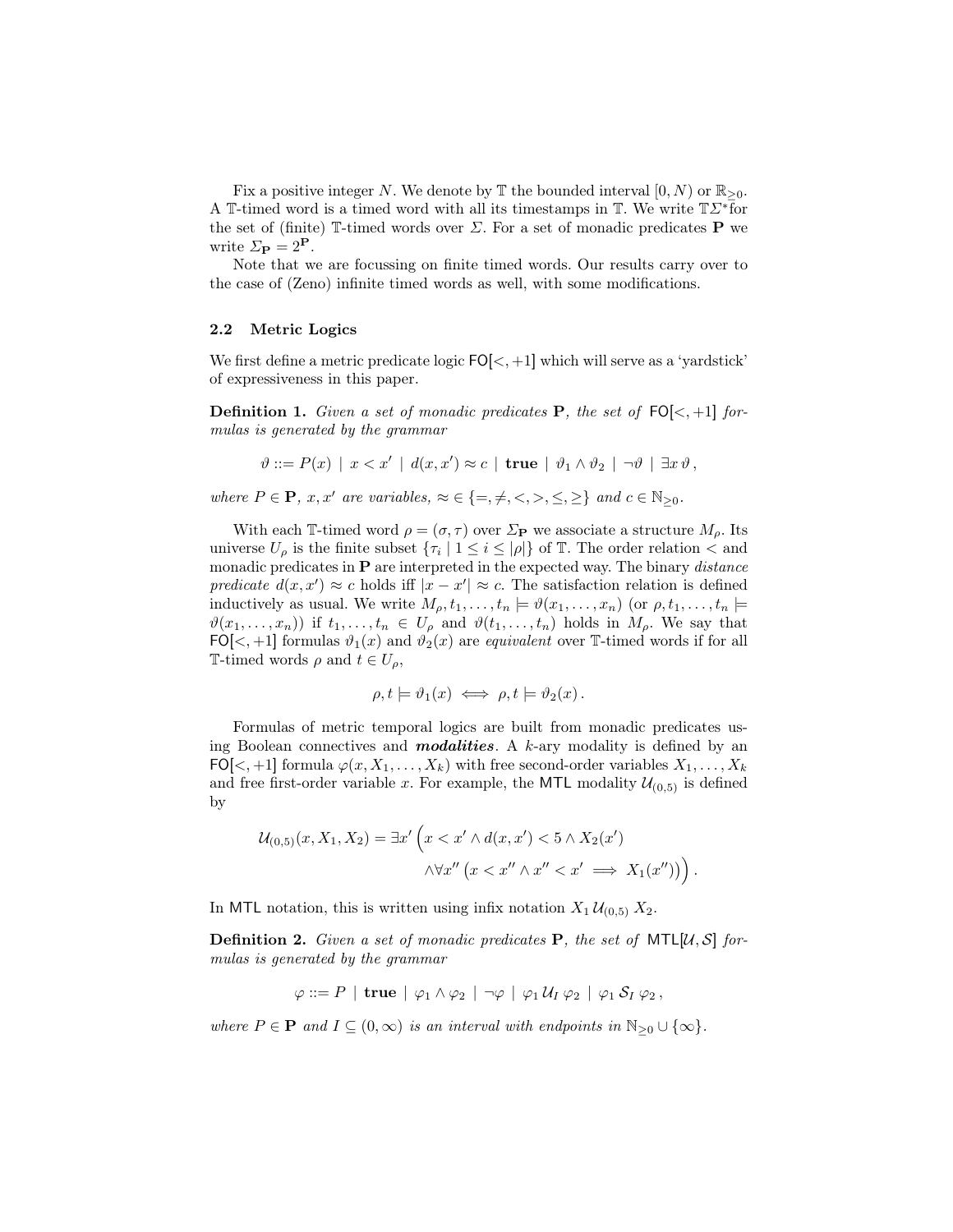For each I, let  $l(I) = \inf(I), r(I) = \sup(I)$  and  $|I| = r(I) - l(I)$ . If I is not present as a subscript to a given modality then it is assumed to be  $(0, \infty)$ . We freely use the usual syntactic sugar, e.g., false  $\equiv \neg \textbf{true}, \diamondsuit_I \varphi \equiv \textbf{true} \mathcal{U}_I \varphi$ ,  $\Box_I \varphi \equiv \neg \Diamond_I \neg \varphi$  and  $\bigcirc_I \varphi \equiv \mathbf{false} \mathcal{U}_I \varphi$ . For the sake of completeness, we give a traditional inductive definition of the satisfaction relation of  $MTL[\mathcal{U}, \mathcal{S}]$  below.

**Definition 3.** The satisfaction relation  $(\rho, i) \models \varphi$  for an MTL[U, S] formula  $\varphi$ , a timed word  $\rho = (\sigma, \tau)$  and a position i in  $\rho$  is defined as follows:

- $(\rho, i) \models P$  iff  $P(\tau_i)$  holds in  $M_\rho$
- $(\rho, i) \models$  true
- $(\rho, i) \models \varphi_1 \land \varphi_2$  iff  $(\rho, i) \models \varphi_1$  and  $(\rho, i) \models \varphi_2$
- $(\rho, i) \models \neg \varphi \text{ iff } (\rho, i) \not\models \varphi$
- $(\rho, i) \models \varphi_1 \mathcal{U}_I \varphi_2$  iff there exists  $j, i < j \leq |\rho|$  such that  $(\rho, j) \models \varphi_2, \tau_j \tau_i \in I$ , and  $(\rho, k) \models \varphi_1$  for all k with  $i < k < j$
- $(- (\rho, i) \models \varphi_1 S_I \varphi_2$  iff there exists j,  $1 \leq j < i$  such that  $(\rho, j) \models \varphi_2, \tau_i \tau_j \in I$ and  $(\rho, k) \models \varphi_1$  for all k with  $j < k < i$ .

Note that we adopt strict versions of  $\mathcal{U}_I$  and  $\mathcal{S}_I$ . For convenience, we also define weak versions of these modalities, e.g.,  $\varphi_1 U_I^w \varphi_2 \equiv \varphi_1 \wedge (\varphi_1 U_I \varphi_2)$  if  $0 \notin I$  and  $\varphi_1 \mathcal{U}_I^w \varphi_2 \equiv \varphi_2 \vee (\varphi_1 \wedge (\varphi_1 \mathcal{U}_I \varphi_2))$  if  $0 \in I$  (in this case we allow  $0 \in I$  and assume  $I = [0, \infty)$  if the subscript is absent). We write  $\rho \models \varphi$  if  $\rho, 1 \models \varphi$ .

#### 2.3 Relative Expressiveness

Let  $L, L'$  be two metric logics. We say that  $L'$  is at least as expressive as  $L$  $(L \subseteq L')$  over T-timed words if, for any sentence  $\vartheta$  of L, there exists a sentence  $\varphi$ of L' such that  $\vartheta$  and  $\varphi$  are satisfied by precisely the same set of T-timed words. They are said to be **equally expressive**  $(L = L')$  over T-timed words if each is at least as expressive as the other over  $\mathbb{T}\text{-}\mathrm{timed}$  words. When  $L'$  is a temporal logic and L is a predicate logic, we say that  $L'$  is expressively complete for L  $(L \stackrel{\leftrightarrow}{=} L')$  over T-timed words if for any formula  $\vartheta(x) \in L$ , there is an equivalent formula  $\varphi \in L'$  over T-timed words.

# 3 Expressiveness

In this section, we present a sequence of successively more expressive extensions of MTL over bounded timed words, culminating in the next section with a logic that is expressive complete. Several of the modalities introduced below will feature in the proof of our main result. Along the way we highlight the key requirements for expressive completeness.

#### <span id="page-3-0"></span>3.1 Definability of Time 0

Recall that MTL and  $FO[\lt, +1]$  have the same expressiveness over continuous domains of the form  $[0, N)$  [\[9\]](#page-13-5), a result that fails over  $[0, N)$ -timed words. To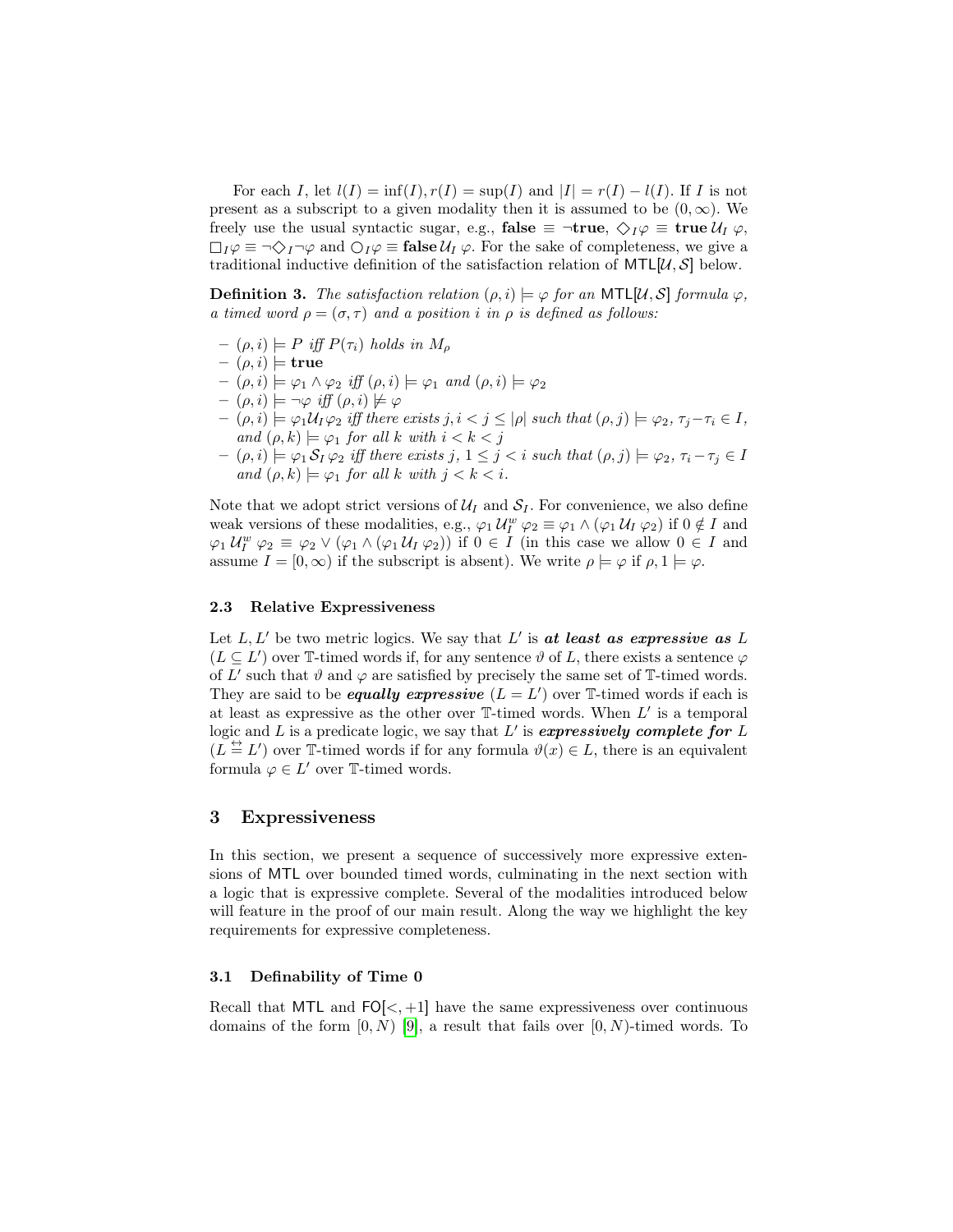account for this difference between the two semantics, observe that a distinctive feature of the continuous semantics is exploited in [\[9\]](#page-13-5): in any  $[0, N)$ -flow, the formula  $\Diamond_{=(N-1)}$ true holds in [0, 1) and nowhere else. One can make use of conjunctions of similar formulas to tell which unit interval the current instant is in. Apparently, this trick does not work for MTL in the pointwise semantics. However, for  $MTL[\mathcal{U}, \mathcal{S}]$ , this ability can be achieved by using past modalities. We define

$$
\varphi_{i,i+1} = \diamondsuit_{[i,i+1)}(\neg \diamondsuit \mathbf{true})
$$

and let  $\Phi_{unit} = {\varphi_{i,i+1} \mid i \in \mathbb{N}_{\geq 0}}$ . It is clear that  $\varphi_{i,i+1}$  holds only in  $[i, i+1)$ and nowhere else. Indeed, our main result depends crucially on the use of these formulas. Denote by  $MTL[\Phi_{unit}]$  the extension of MTL obtained by allowing these formulas as subformulas. This very restrictive use of past modalities strictly increases the expressiveness of MTL.

<span id="page-4-1"></span>**Proposition 1.** MTL  $\subsetneq$  MTL[ $\Phi_{unit}$ ] over [0, N)-timed words.

*Proof.* For a given  $m \in \mathbb{N}_{\geq 0}$ , we construct the following models:

$$
\mathcal{A}_m = (\emptyset, 0)(\emptyset, 1 - \frac{2.5}{2m+5})(\emptyset, 1 - \frac{1.5}{2m+5})(\emptyset, 1 - \frac{0.5}{2m+5})\dots(\emptyset, 1 + \frac{m+2.5}{2m+5}),
$$
  
\n
$$
\mathcal{B}_m = (\emptyset, 0)(\emptyset, 1 - \frac{1.5}{2m+5})(\emptyset, 1 - \frac{0.5}{2m+5})(\emptyset, 1 + \frac{0.5}{2m+5})\dots(\emptyset, 1 + \frac{m+3.5}{2m+5}).
$$

A<sup>m</sup> B<sup>m</sup> 0 1 1.5 2

<span id="page-4-0"></span>Fig. 1. Models  $\mathcal{A}_m$  and  $\mathcal{B}_m$ 

The models are illustrated in Figure [1](#page-4-0) where each hollow box represents an event. It can be shown that no MTL formula of modal depth  $\leq m$  distinguishes  $\mathcal{A}_m$  and  $\mathcal{B}_m$  while there is a simple MTL[ $\Phi_{unit}$ ] formula does. We detail the proof in Appendix.  $\Box$ 

This conservative extension is not sufficient, however: the following proposition says that non-trivial nesting of future modalities and past modalities gives more expressiveness.

**Proposition 2.** MTL $[\Phi_{unit}] \subsetneq$  MTL $[\mathcal{U}, \mathcal{S}]$  over  $[0, N)$ -timed words.

*Proof.* For a given  $m \in \mathbb{N}_{\geq 0}$ , we construct

<span id="page-4-2"></span>
$$
C_m = (\emptyset, 0)(\emptyset, 0.5 + \frac{0.5}{4m+6})(\emptyset, 0.5 + \frac{1.5}{4m+6})\dots(\emptyset, 1.5 - \frac{0.5}{4m+6}).
$$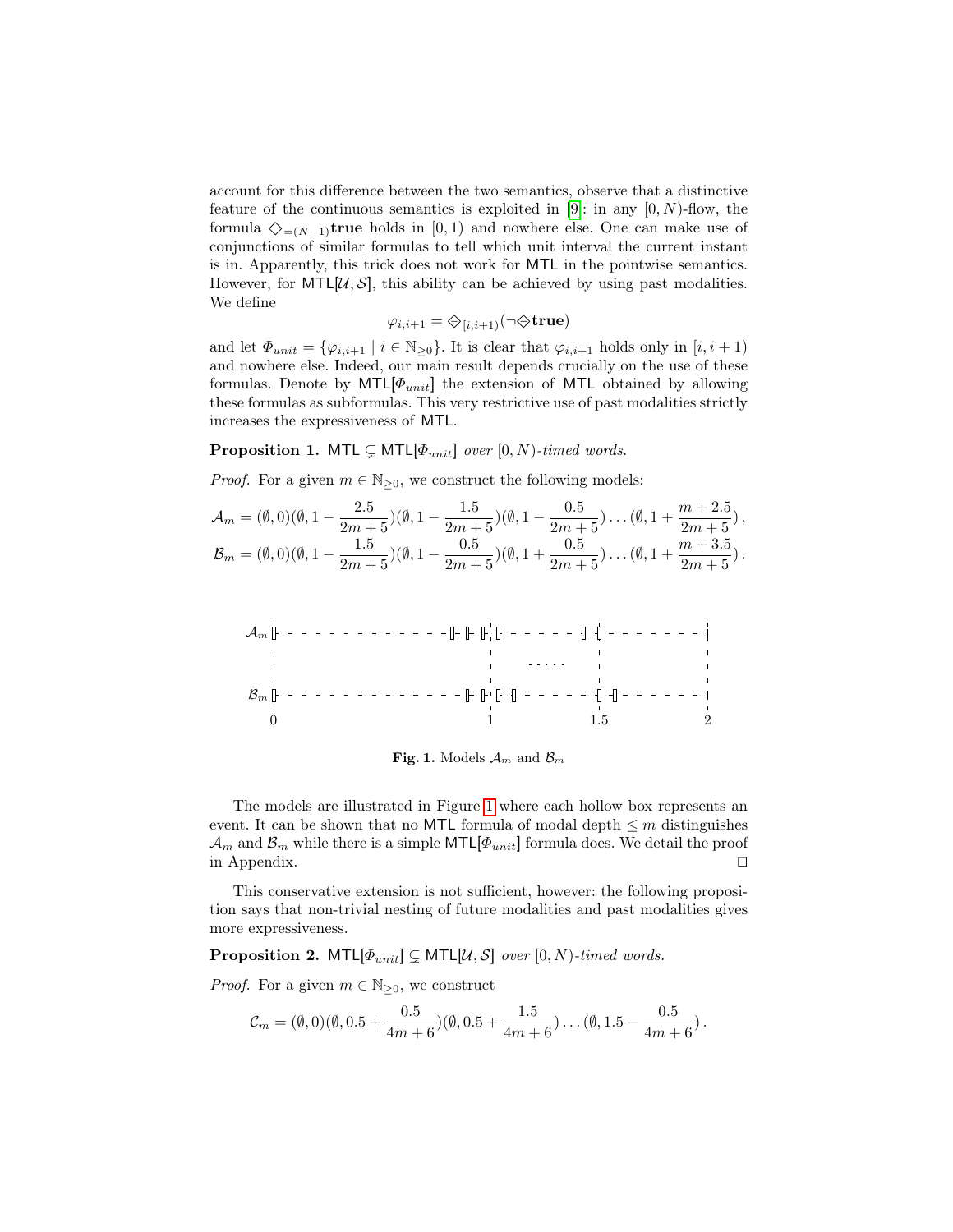C<sup>m</sup> D<sup>m</sup> 0 0.5 1 1.5 2

<span id="page-5-0"></span>Fig. 2. Models  $\mathcal{C}_m$  and  $\mathcal{D}_m$ 

 $\mathcal{D}_m$  is constructed as  $\mathcal{C}_m$  except that the event at time  $0.5 + \frac{m+1.5}{4m+6}$  is missing.

The models are illustrated in Figure [2](#page-5-0) where each hollow box represents an event. It can be shown that no  $\text{MTL}[\Phi_{unit}]$  formula of modal depth  $\leq m$ distinguishes  $\mathcal{C}_m$  and  $\mathcal{D}_m$  while there is a simple MTL[U, S] formula does. We give detailed proof in Appendix.  $\Box$ 

#### 3.2 Counting Modalities

The modality  $C_n(x, \varphi)$  asserts that  $\varphi$  holds at least at n points in the open interval  $(x, x+1)$ . The modalities  $C_n$  for  $n \geq 2$  are called the *counting modalities*. It is well-known that these modalities are inexpressible in MTL[U, S] over  $\mathbb{R}_{\geq 0}$ -flows [\[3\]](#page-13-9). For this reason, they (or variants thereof) are often used to separate the expressiveness of various metric logics (cf., e.g., [\[1,](#page-13-10)[12,](#page-13-11)[13\]](#page-13-12)). For example, the  $FO[<, +1]$  formula

$$
\vartheta_{pqr} = \exists x \left( P(x) \land \exists x' \left( x < x' \land d(x, x') > 1 \land d(x, x') < 2 \land Q(t_1) \right) \right)
$$
\n
$$
\land \exists x'' \left( x' < x'' \land d(x, x'') > 1 \land d(x, x'') < 2 \land R(x'')) \right) \right)
$$

has no equivalent in MTL[ $\mathcal{U}, \mathcal{S}$ ] over  $\mathbb{R}_{\geq 0}$ -timed words [\[12\]](#page-13-11). Indeed, it is shown very recently that in the continuous semantics,  $MTL[\mathcal{U}, \mathcal{S}]$  with counting modalities and their past versions (which we denote by  $MTL[\mathcal{U}, \mathcal{S}, \{C_n, C_n\}_{n=2}^{\infty}])$  is expressively complete for  $FO[<, +1]$  [\[5\]](#page-13-7). However, counting modalities are expressible in  $MTL[\mathcal{U}, \mathcal{S}]$  in the time-bounded setting. To see this, observe that the following formula is equivalent to  $\vartheta_{pqr}$  over [0, N)-timed words (we make use of formulas in  $\Phi_{unit}$  defined in the last subsection):

$$
\diamondsuit \Bigg(\bigvee_{i \in [0,N-1]} \Big( P \wedge \varphi_{i,i+1} \wedge \Big( \diamondsuit_{>1} (Q \wedge \diamondsuit (R \wedge \varphi_{i+1,i+2})) \\ \vee \diamondsuit_{<2} (R \wedge \varphi_{i+2,i+3} \wedge \diamondsuit (Q \wedge \varphi_{i+2,i+3})) \\ \vee (\diamondsuit_{>1} (Q \wedge \varphi_{i+1,i+2}) \wedge \diamondsuit_{<2} (R \wedge \varphi_{i+2,i+3})) \Big) \Bigg) \Bigg).
$$

The same idea can be generalised to handle counting modalities and their past counterparts.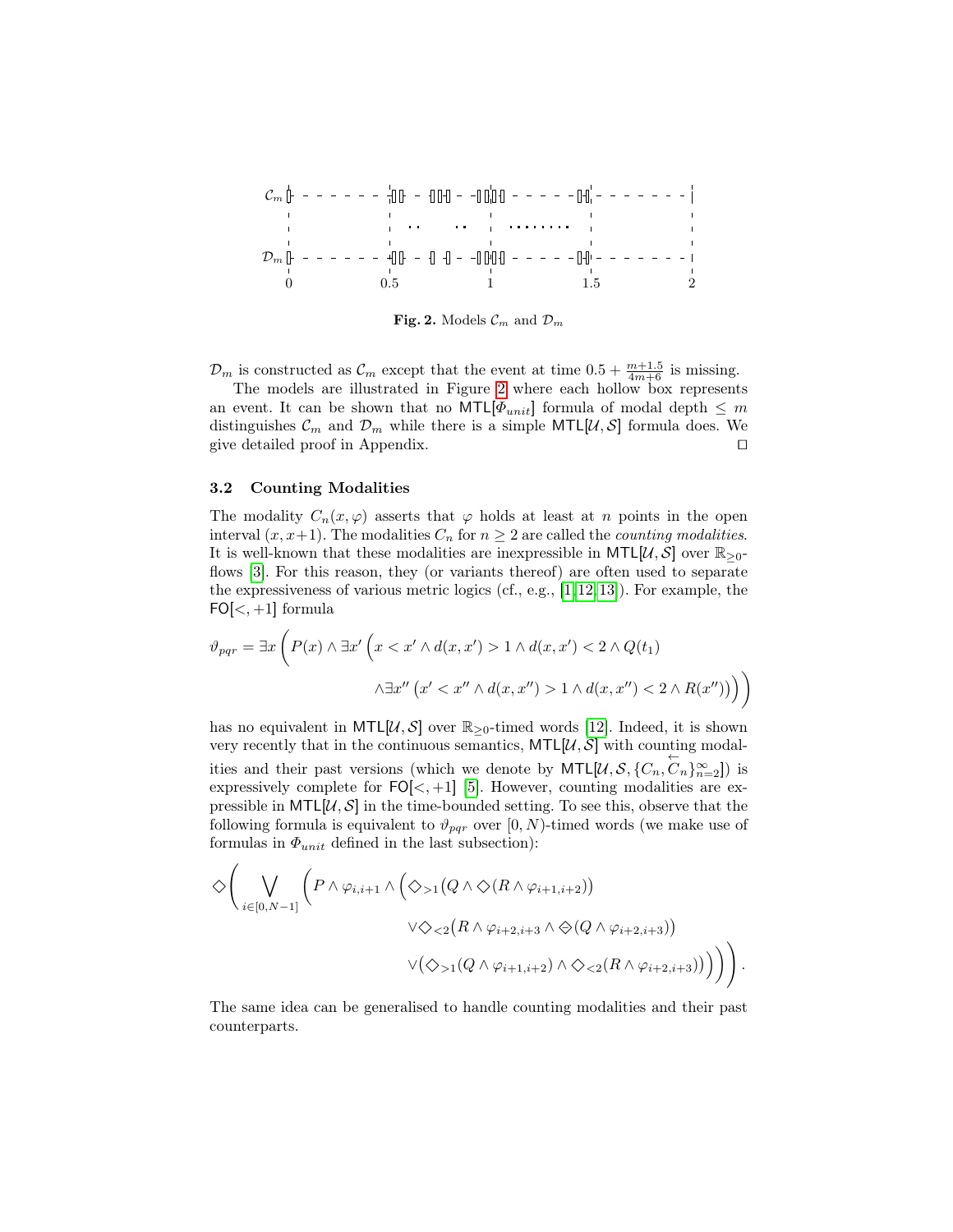**Proposition 3.**  $MTL[\mathcal{U}, \mathcal{S}] \stackrel{\leftrightarrow}{=} MTL[\mathcal{U}, \mathcal{S}, \{C_n, \overleftarrow{C}_n\}_{n=2}^{\infty}]$  over  $[0, N)$ -timed words.

#### <span id="page-6-1"></span>3.3 Non-Local Properties

The results in the last subsection shows that part of the expressiveness hierarchy collapses in the time-bounded setting. Nonetheless,  $MTL[\mathcal{U}, \mathcal{S}]$  is still not expressive enough to capture all of  $FO[<, +1]$ . Recall that another feature of the continuous semantics used in the proof in [\[9\]](#page-13-5) is that  $\Diamond_{i\neq j}\varphi$  holds at t iff  $\varphi$  holds at  $t+i$ . Suppose that we want to specify the following property over  $P = \{P, Q\}$ at the current time  $t_1$  for some integer constant  $a > 0$ :

- There is an event in  $(t_1 + a, \infty)$  where Q holds
- P holds at all events between  $t_1 + a$  and there.

Under the continuous semantics, by introducing a special monadic predicate  $P_e$ that holds at all 'no-event' points in the flow, the property can easily be expressed as

$$
\varphi_{cont1} = \diamondsuit_{=a}((P \vee P_{\epsilon}) \mathcal{U} Q).
$$

See Figure [3](#page-6-0) for an illustration. Filled boxes denote events at which  $\neg P \wedge Q$ holds whereas hollow boxes denote events at which  $P \wedge \neg Q$  holds. The formula  $\varphi_{cont1}$  holds at  $t_1$  in the continuous semantics. By contrast, it does not hold at  $t_1$  in the pointwise semantics since there is no event at  $t_1 + a$ .

t<sup>1</sup> t <sup>0</sup> t<sup>1</sup> + c t <sup>0</sup> + c t<sup>1</sup> + a t <sup>0</sup> + a d<sup>1</sup> d<sup>2</sup>

<span id="page-6-0"></span>Fig. 3.  $\varphi_{cont1}$  holds at  $t_1$  in the continuous semantics

To express the above property in the pointwise semantics, we introduce a relatively simple family of modalities  $\mathcal{B}^{\rightarrow}_{I}$  (called 'Beginning') and their past versions  $\mathcal{B}_{I}^{\leftarrow}$ . They can be used to specify the *first* events in given intervals. For example, the following modality asserts that the first event in  $(a, b)$  satisfies  $\varphi$ :

$$
\mathcal{B}_{(a,b)}^{\to}(x_1,\varphi) = \exists x_2 \left( x_1 < x_2 \land d(x_1,x_2) > a \land d(x_1,x_2) < b \land \varphi(x_2) \\ \land \nexists x_3 \left( x_1 < x_3 \land x_3 < x_2 \land d(x_1,x_3) > a \land d(x_1,x_3) < b \right) \right).
$$

Now the property above can be defined as  $\mathcal{B}^{\rightarrow}_{(a,\infty)}(P \mathcal{U}^w Q)$ . We refer to the extension of  $\textsf{MTL}[\mathcal{U}, \mathcal{S}]$  with  $\mathcal{B}_I^{\to}, \mathcal{B}_I^{\leftarrow}$  as  $\textsf{MTL}[\mathcal{U}, \mathcal{S}, \mathcal{B}^{\leftarrow}].$ 

<span id="page-6-2"></span>**Proposition 4.**  $MTL[\mathcal{U}, \mathcal{S}] \subsetneq MTL[\mathcal{U}, \mathcal{S}, \mathcal{B}^{\leftrightharpoons}]$  over  $[0, N)$ -timed words.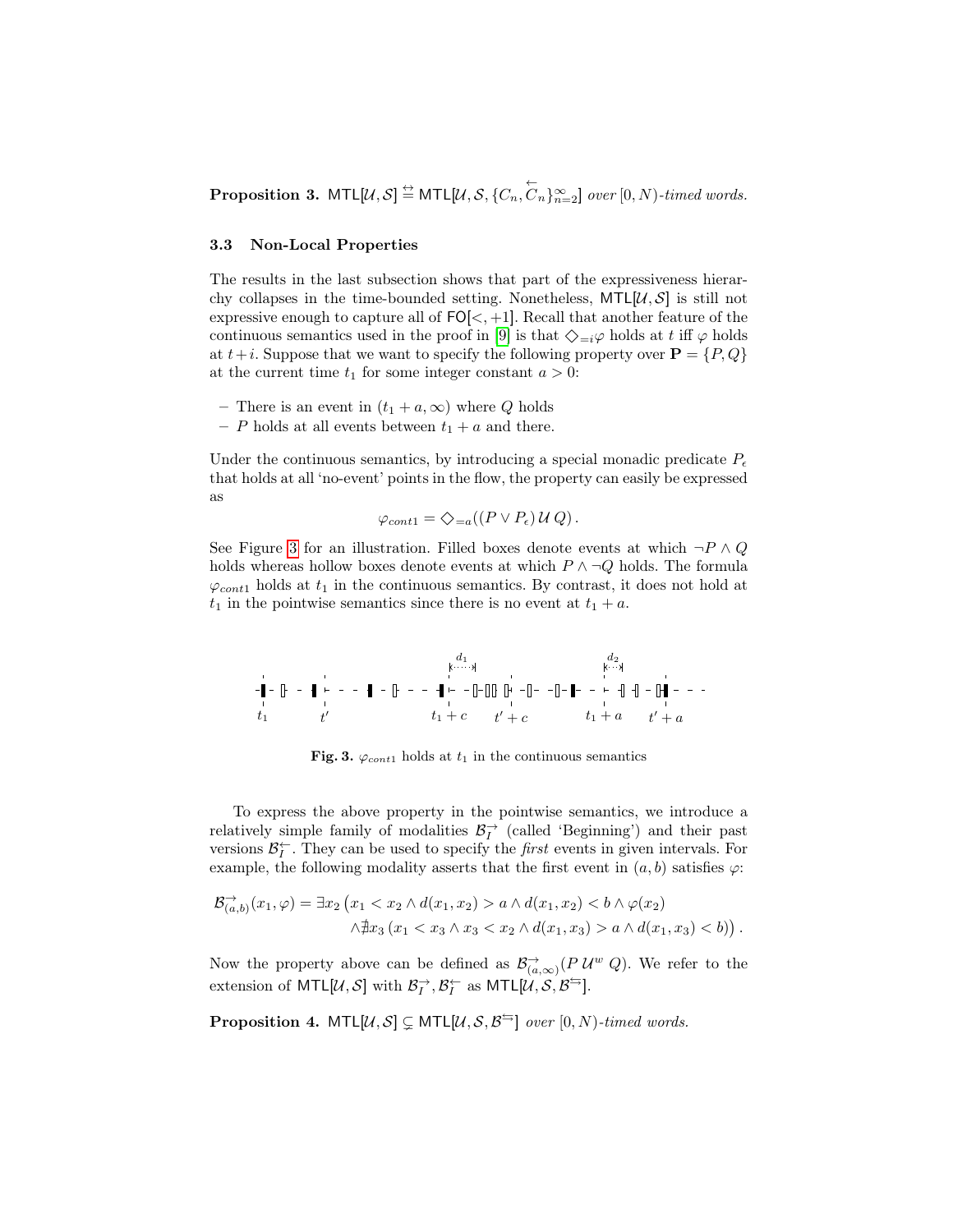*Proof.* This is a variation of the proof in [\[12,](#page-13-11) Section 5]. Given  $m \in \mathbb{N}_{\geq 0}$ , we describe models  $\mathcal{E}_m$  and  $\mathcal{F}_m$  that are indistinguishable by MTL[U, S] formulas of modal depth  $\leq m$  but distinguishing in MTL[ $\mathcal{U}, \mathcal{S}, \mathcal{B}^{\leftrightharpoons}$ ]. The detailed proof is given in Appendix.

We first describe  $\mathcal{E}_m$ . Let  $g = \frac{1}{2m+6}$  and pick  $\epsilon < \frac{g}{\frac{1}{g}-1}$ . The first event (at time 0) satisfies  $\neg P \land \neg Q$ . Then, a sequence of overlapping segments starts at time  $\frac{0.5}{2m+5}$  (see Figure [4\)](#page-7-0). Each segment consists of an event satisfying  $P \wedge \neg Q$ and an event satisfying  $\neg P \wedge Q$ . For ease of presentation we will refer to them as P-events and Q-events.



<span id="page-7-0"></span>Fig. 4. A single segment in  $\mathcal{E}_m$ 



<span id="page-7-1"></span>**Fig. 5.** Near the  $(3m + 9)^{th}$ -segments in  $\mathcal{E}_m$  and  $\mathcal{F}_m$ 

If the P-event in the  $i^{th}$  segment is at time t, then its Q-event is at time  $t + 2g + \frac{1}{2} \cdot \epsilon$ . All P-events in neighbouring segments are separated by  $g - \frac{g}{\frac{1}{g}-1}$ . We put a total of  $4m+12$  segments. The only difference between the constructed models  $\mathcal{E}_m$ ,  $\mathcal{F}_m$  lies in the  $(3m+9)^{th}$  segment. Let this segment starts at  $t_{3m+9}$ . In  $\mathcal{F}_m$ , we move the corresponding Q-event to  $t + 2g - \frac{1}{2} \cdot \epsilon$  (see Figure [5\)](#page-7-1). Note that there are P-events at time 0.5 in both models (in their  $(m+4)^{th}$  segments). We have  $\mathcal{E}_m \models \diamondsuit(P \wedge \mathcal{B}_{(1,2)}^{\rightarrow} P)$  whilst  $\mathcal{F}_m \not\models \diamondsuit(P \wedge \mathcal{B}_{(1,2)}^{\rightarrow} P)$ .

 $\Box$ 

Despite being a non-trivial addition to  $MTL[\mathcal{U}, \mathcal{S}]$ , we show that this simple extension is still less expressive than  $FO[<, +1]$ .

<span id="page-7-2"></span>**Proposition 5.** MTL[ $\mathcal{U}, \mathcal{S}, \mathcal{B}^{\leftrightharpoons}$ ]  $\subsetneq$  FO[<, +1] over [0, N)-timed words.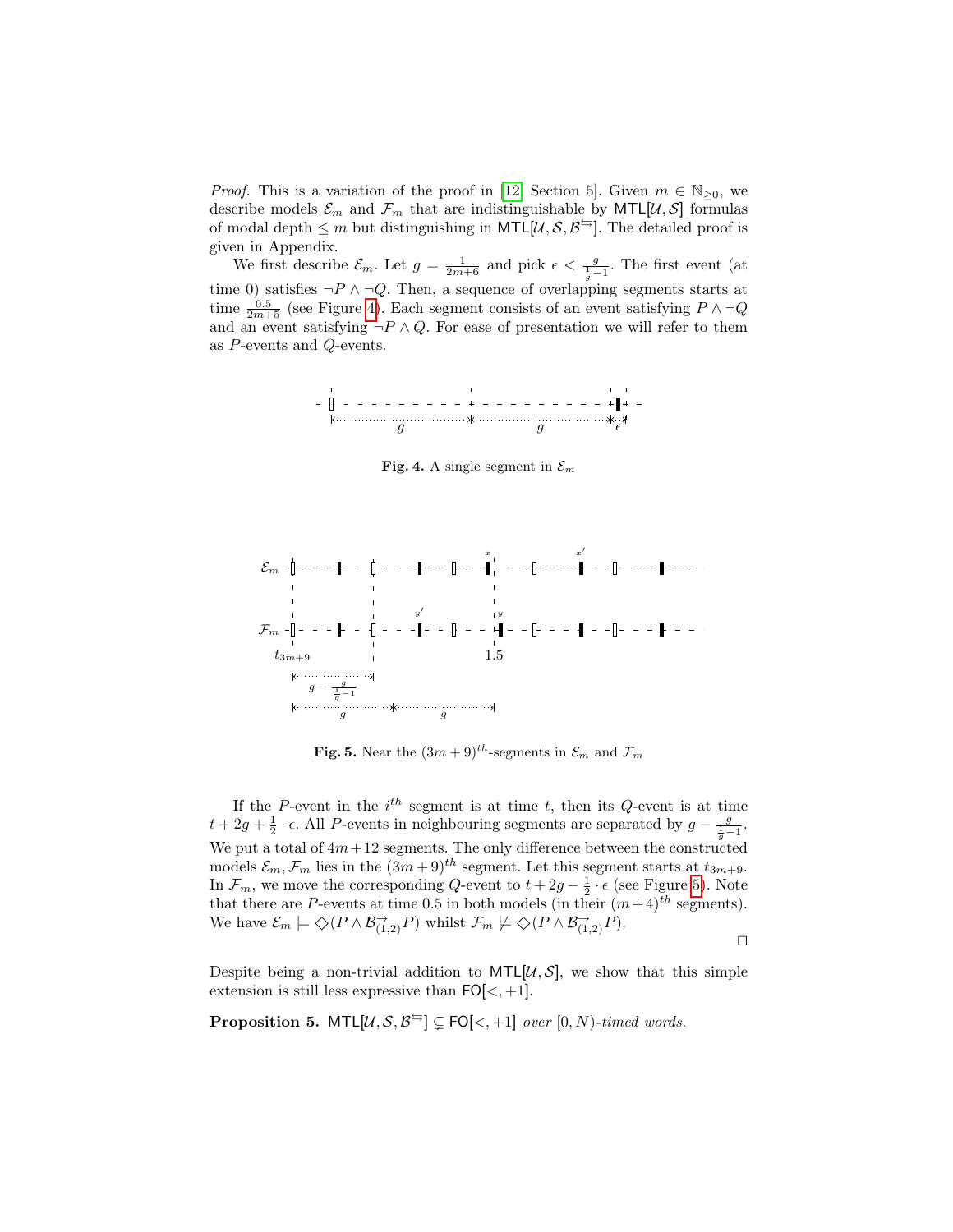*Proof.* Given  $m \in \mathbb{N}_{\geq 0}$ , we construct two models as follows. This is a variation of the proof in [\[13,](#page-13-12) Section 7]. Let

$$
\mathcal{G}_m = (\emptyset, 0)(\emptyset, \frac{0.5}{2m+3})(\emptyset, \frac{1.5}{2m+3})\dots(\emptyset, 1-\frac{0.5}{2m+3})
$$

$$
(\emptyset, 1+\frac{0.5}{2m+2})(\emptyset, 1+\frac{1.5}{2m+2})\dots\dots(\emptyset, 2-\frac{0.5}{2m+2}).
$$

 $\mathcal{H}_m$  is constructed as  $\mathcal{G}_m$  except that the event at time  $\frac{m+1.5}{2m+3}$  is missing.

G<sup>m</sup> H<sup>m</sup> 0 1 2

<span id="page-8-0"></span>Fig. 6. Models  $\mathcal{G}_m$  and  $\mathcal{H}_m$  for  $m=2$ 

Figure [6](#page-8-0) illustrates the models for the case  $m = 2$ . Filled boxes represent events. It can be shown that no MTL[ $\mathcal{U}, \mathcal{S}, \mathcal{B}^{\leftrightharpoons}$ ] formula of modal depth  $\leq m$ distinguishes  $\mathcal{G}_m$  and  $\mathcal{H}_m$  while there is a simple FO[ $\lt$ , +1] formula does. The detailed proof is given in Appendix.  $\Box$ 

As the models  $\mathcal{G}_m$  and  $\mathcal{H}_m$  can, of course, be distinguished by an MTL[U, S] formula in the continuous semantics, some further extension is needed in the pointwise framework. Observe that one can write formulas such as

$$
\varphi_{cont2} = (\varphi_{=c}(P \vee P_{\epsilon})) \mathcal{U} (\varphi_{=a} Q)
$$

where  $a$  and  $c$  are distinct. This formula holds at  $t_1$  (in the continuous semantics) iff there is  $t' > t_1$  such that:

- There is an event at  $t' + a$  and Q holds there
- P holds at all events in  $(t_1 + c, t' + c)$ .

See again Figure [3](#page-6-0) for an illustration ( $\varphi_{cont2}$  also holds at  $t_1$ ). This ability appears to be essential: let  $\varphi' = \neg P_{\epsilon} \land \neg \diamondsuit_{i=1} \neg P_{\epsilon}$ , the following formula distinguishes  $\mathcal{G}_m$ and  $\mathcal{H}_m$  in the continuous semantics:

$$
\varphi_{cont-d} = \diamondsuit(\diamondsuit(\diamondsuit_{=1} \neg P_{\epsilon}) \wedge \varphi' \wedge (P_{\epsilon} \wedge \diamondsuit_{=1} P_{\epsilon}) \mathcal{U} (\varphi' \wedge \diamondsuit \diamondsuit_{=1} \neg P_{\epsilon})).
$$

In the next section, we propose new modalities that adds this ability to  $MTL[\mathcal{U}, \mathcal{S}]$ . We show later that this ability is indeed the 'missing piece' in our setting.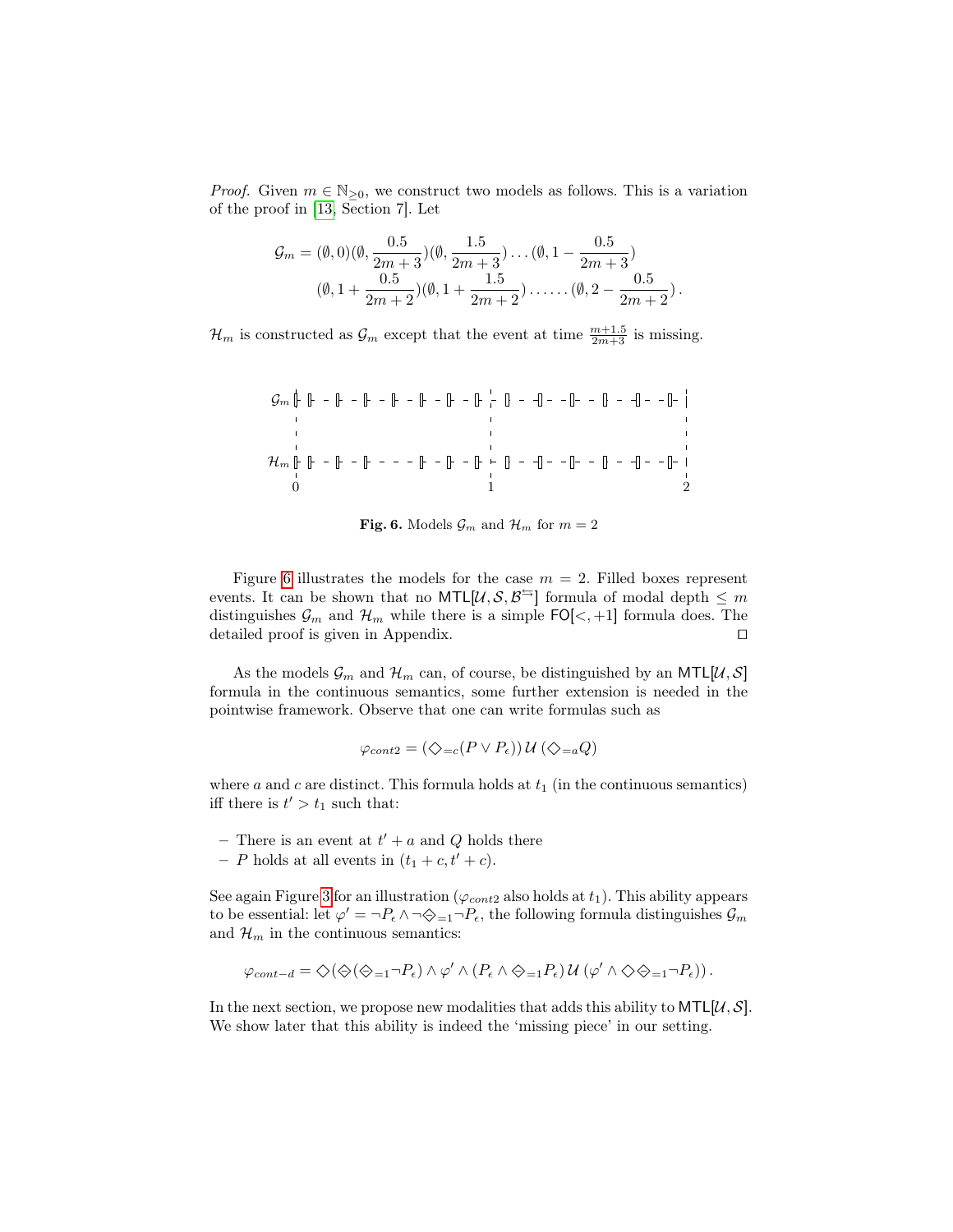# 4 New Modalities

We introduce new unary modalities  $\mathfrak{E}^c_I$  (called 'Earlier'), where  $I \subseteq (0, \infty)$  is an interval with endpoints in  $\mathbb{N}_{\geq 0} \cup \{\infty\}$ ,  $c \in \mathbb{N}_{\geq 0}$  and  $0 \leq c \leq l(I)$ . In words, the temporal formula  $\mathfrak{C}^c_{(a,b)}\varphi$  holds at  $t_1$  iff the following holds:

- $\varphi$  holds at the first event (at time  $t_2$ ) in  $(t_1 + a, t_1 + b)$
- There is no event in  $(t_1 + c, t_1 + c + (t_2 a))$ .

For example,  $\mathfrak{E}^c_{(a,\infty)}(P \wedge \neg Q)$  holds at  $t_1$  in Figure [3](#page-6-0) as  $d_2 \leq d_1$ . Formally,

$$
\mathfrak{E}_{(a,b)}^c(x_1,\varphi) = \exists x_2 \left( x_1 < x_2 \land d(x_1,x_2) > a \land d(x_1,x_2) < b \land \varphi(x_2) \land \nexists x_3 \left( x_1 < x_3 \land x_3 < x_2 \land d(x_1,x_3) > a \land d(x_1,x_3) < b \right) \land \nexists x_4 \left( x_1 < x_4 \land x_4 < x_2 \land d(x_1,x_4) > c \land d(x_2,x_4) > (a-c) \right) \right).
$$

Definitions for other types of intervals are similar. We also define their past counterparts  $\mathfrak{N}_I^c$  (called 'Newer'). The logic obtained by adding these modalities to MTL[ $\mathcal{U}, \mathcal{S}$ ] is referred to as MTL[ $\mathcal{U}, \mathcal{S}, \mathfrak{E}, \mathfrak{N}$ ].

Our main result is the following theorem.

<span id="page-9-0"></span>**Theorem 1.** MTL[ $\mathcal{U}, \mathcal{S}, \mathfrak{E}, \mathfrak{N}$ ] is expressively complete for FO[ $\lt, +1$ ] over  $[0, N)$ -timed words.

#### 4.1 More Liberal Bounds

It is easy to see that we can allow  $c > l(I)$  in  $\mathfrak{E}^c_I$  for free. For instance,  $\mathfrak{E}^{10}_{(2,5)}\varphi$ is equivalent to  $\mathfrak{E}^2_{(2,5)}\varphi \wedge \neg \mathfrak{E}^2_{(10,13)}$ true over  $[0, N)$ -timed words. Indeed, we can even allow negative constants, i.e.,  $I \subseteq (-\infty, \infty)$  with endpoints in  $\mathbb{Z} \cup \{\infty\}$  and  $c \in \mathbb{Z}$ . For example, over  $[0, N)$ -timed words,  $\mathfrak{E}_{(5,10)}^{-7} \varphi$  is equivalent to

$$
\mathfrak{E}^5_{(5,10)}(\varphi\wedge\mathfrak{N}_{(5,10)}^{12}\text{true})\wedge\left(\mathfrak{E}^0_{(5,10)}\text{true}\vee\left(\varphi'\,\mathcal{U}\,(\varphi'\wedge\mathfrak{E}^0_{(5,10)}\text{true})\right)\right)
$$

where  $\varphi' = \mathfrak{N}_{(0,\infty)}^7$ true  $\wedge \neg \diamondsuit_{=7}$ true. Now let  $\varphi'' = \textbf{true} \wedge \neg \diamondsuit_{=1}$ true. The models  $\mathcal{G}_m$  and  $\mathcal{H}_m$  in Section [3.3](#page-6-1) can be distinguished by the following formula:

$$
\varphi_{pw-d} = \diamondsuit \left( \mathfrak{N}_{(1,\infty)}^1 \diamondsuit^w \mathbf{true} \wedge \varphi'' \wedge \mathfrak{E}_{(0,\infty)}^{-1}(\varphi'' \wedge \mathfrak{E}_{(-1,\infty)}^{-1} \diamondsuit^w \mathbf{true} \right).
$$

Compare this with the formula  $\varphi_{cont-d}$  defined in Section [3.3,](#page-6-1) which distinguishes  $\mathcal{G}_m$  and  $\mathcal{H}_m$  in the continuous semantics.

#### 4.2 Generalised 'Until' and 'Since'

To facilitate the proof of Theorem [1,](#page-9-0) we introduce a family of derived modalities which can be understood as generalisations of the usual 'Until' and 'Since'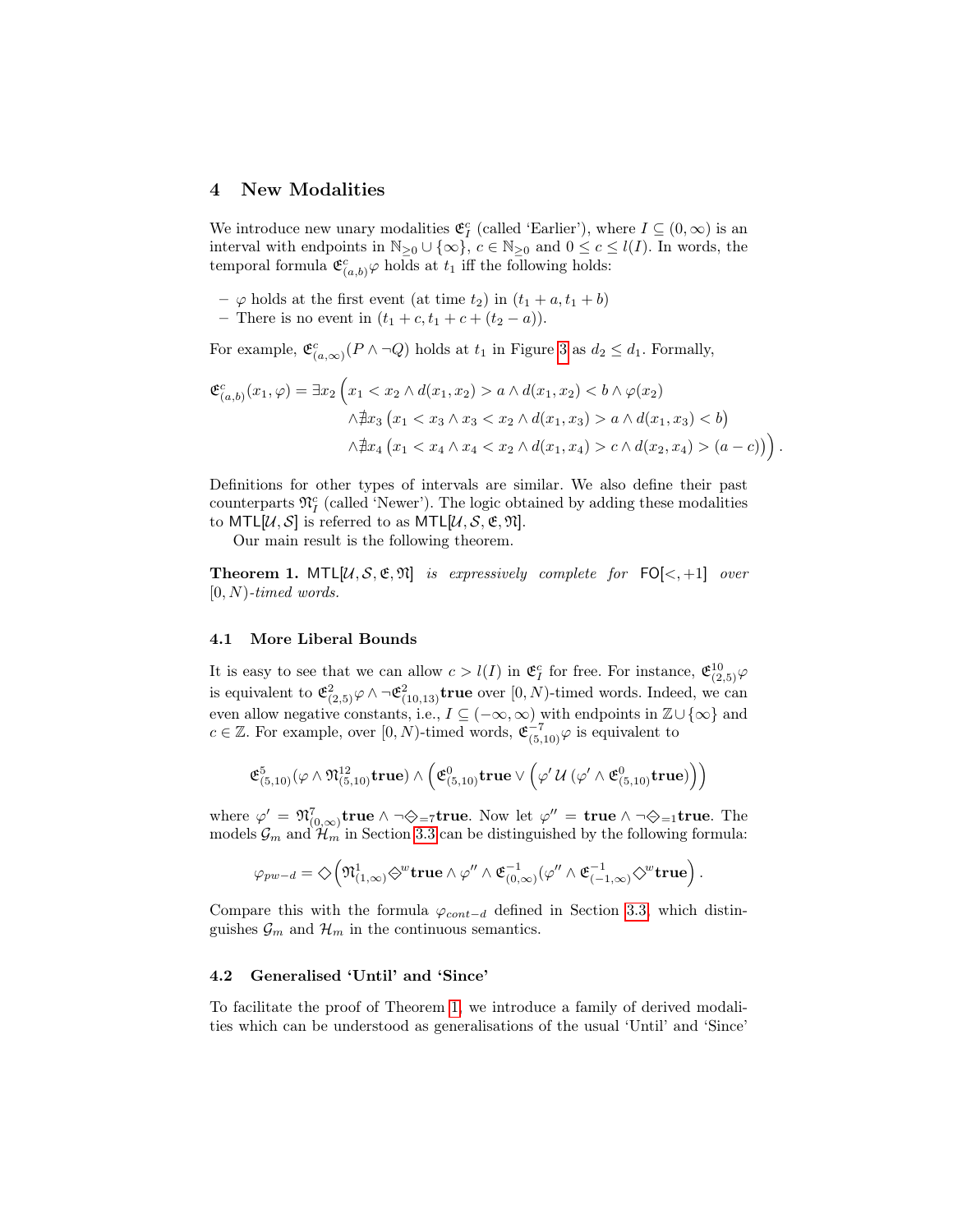modalities. Let  $I = (a, b) \subseteq (0, \infty)$  and  $c \le a$ ,

$$
\mathfrak{U}_{(a,b)}^c(x_1,\varphi_1,\varphi_2) = \exists x_2 \left( x_1 < x_2 \land d(x_1,x_2) > a \land d(x_1,x_2) < b \land \varphi_2(x_2) \land \forall x_3 \left( x_1 < x_3 \land x_3 < x_2 \land d(x_1,x_3) > c \land d(x_2,x_3) > (a-c) \implies \varphi_1(x_3) \right) \right).
$$

Definitions for other types of intervals are similar. We also define the generalised 'Since' modalities  $\mathfrak{S}_I^t$ .

**Proposition 6.**  $\varphi_1 \mathfrak{U}_{(a,b)}^c \varphi_2$  with  $(a,b) \subseteq (0,\infty)$  is definable in MTL[U, S, E, M].

*Proof.* We give equivalent formulas (over  $[0, N)$ -timed words) in each case below:

–  $c = a$ : It is clear that

$$
\varphi_1 \mathfrak{U}^c_{(a,b)} \varphi_2 = \diamondsuit_{(a,b)} \varphi_2 \wedge \mathfrak{E}^a_{(a,b)} (\varphi_1 \mathcal{U}^w \varphi_2).
$$

– c < a: Let

$$
\varphi_3 = \varphi_2 \vee \left(\mathbf{true} \wedge \neg \diamondsuit_{=(a-c)} \mathbf{true} \right. \\ \left. \qquad \qquad \wedge \big((\neg \diamondsuit_{=(a-c)} \mathbf{true} \wedge \mathfrak{N}_{(0,\infty)}^{(a-c)} \mathbf{true}) \, \mathcal{U} \, (\varphi_2 \wedge \mathfrak{N}_{(0,\infty)}^{(a-c)} \mathbf{true}) \big) \right).
$$

The desired formula is the conjunction of  $\Diamond_{(a,b)}\varphi_2$  and

$$
\mathfrak{E}^c_{(a,b)}\varphi_3\vee\mathfrak{E}^c_{(c,c+(b-a))}\Big(\varphi_1\,\mathcal{U}^w\,\left(\varphi_1\wedge\mathfrak{E}^0_{(a-c,\infty)}\varphi_3\right)\Big)\,.
$$

 $-c > a$ : Let

$$
\varphi_4 = \varphi_2 \vee \left( \mathbf{true} \wedge \neg \diamondsuit_{= (c-a)} \mathbf{true} \right. \\ \left. \qquad \qquad \wedge \big( (\neg \diamondsuit_{= (c-a)} \mathbf{true} \wedge \mathfrak{N}^{(a-c)}_{(0,\infty)} \mathbf{true}) \, \mathcal{U} \left( \varphi_2 \wedge \mathfrak{N}^{(a-c)}_{(0,\infty)} \mathbf{true} \right) \big) \right).
$$

The desired formula is the conjunction of  $\Diamond_{(a,b)}\varphi_2$  and

$$
\mathfrak{E}^c_{(a,b)}\varphi_4 \vee \mathfrak{E}^c_{(c,c+(b-a))}\Big(\varphi_1 \,\mathcal{U}^w\,\left(\varphi_1 \wedge \mathfrak{E}^0_{(a-c,\infty)}\varphi_4\right)\Big)\,.
$$

The proofs for other type of intervals (and more liberal bounds) are similar. Note that the usual modalities can be written in the generalised modalities, e.g.,

$$
\varphi_1 \mathcal{U}_{(a,b)} \varphi_2 = \varphi_1 \mathfrak{U}^a_{(a,b)} \varphi_2 \wedge \neg \left( \mathbf{true} \mathfrak{U}^0_{(0,a]} (\neg \varphi_1) \right).
$$

We will refer to the logic with modalities  $\mathfrak{U}_I^c$ ,  $\mathfrak{S}_I^c$  (where  $I \subseteq (-\infty, \infty)$  with endpoints in  $\mathbb{Z} \cup \{\infty\}$  and  $c \in \mathbb{Z}$ ) as MTL[ $\mathfrak{U}, \mathfrak{S}$ ].

**Proposition 7.** MTL $[\mathfrak{U}, \mathfrak{S}] \stackrel{\leftrightarrow}{=}$  MTL $[\mathcal{U}, \mathcal{S}, \mathfrak{E}, \mathfrak{N}]$  over  $\mathbb{T}\text{-}timed words$ .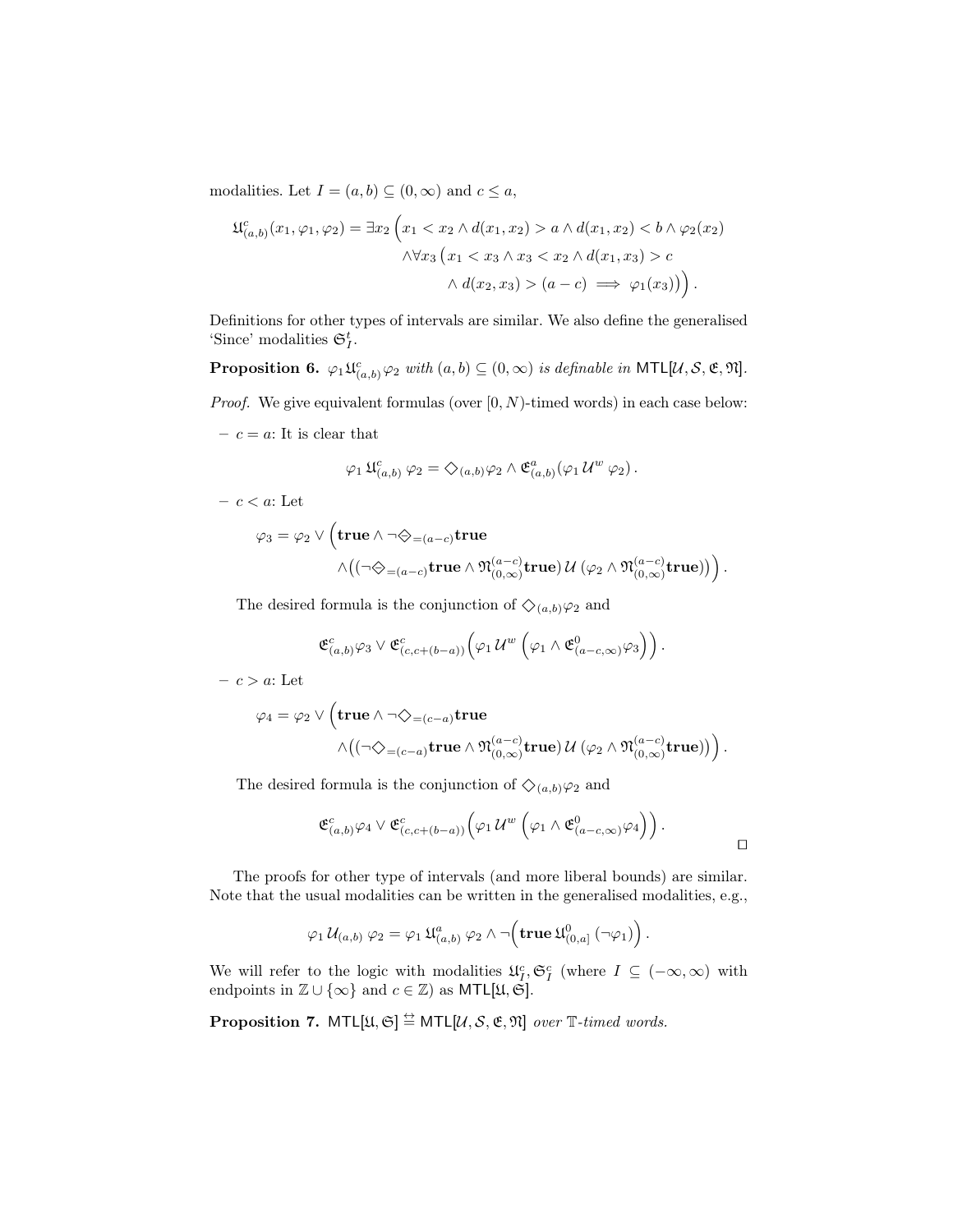# 5 The Translation

We give a translation from an arbitrary  $FO[\lt, +1]$  formula with one free variable into an equivalent MTL[ $\mathfrak{U}, \mathfrak{S}$ ] formula. Our proof strategy is similar to that in [\[9\]](#page-13-5): we eliminate the metric by introducing extra predicates, convert to LTL, and then replace the new predicates by their equivalent  $MTL[\mathfrak{U}, \mathfrak{S}]$  formulas.

#### <span id="page-11-0"></span>5.1 Eliminating the Metric

We introduce fresh monadic predicates  $\overline{\mathbf{P}} = \{P_i \mid P \in \mathbf{P}, 0 \le i \le N - 1\}$ as in [\[9\]](#page-13-5) and, additionally,  $\overline{\mathbf{Q}} = \{Q_i \mid 0 \leq i \leq N-1\}$ . The monadic predicates  $\overline{\bf Q}$  indicate the existence of events. Let  $\varphi_{event} = \forall x \left( \bigvee_{i \in [0, N-1]} Q_i(x) \right) \wedge$  $\forall x \left(\bigwedge_{i \in [0, N-1]} (P_i(x) \implies Q_i(x))\right) \text{and } \varphi_{init} = \exists x (\nexists x' (x' < x) \land Q_0(x))$ . There is an obvious 'stacking' bijection (indicated by overlining) between  $[0, N)$ -timed words over  $2^{\mathbf{P}}$  and  $[0, 1)$ -timed words over  $2^{\mathbf{P}\cup\mathbf{Q}}$  satisfying  $\varphi_{event} \wedge \varphi_{init}$ .

Let  $\vartheta(x)$  be an FO[<, +1] formula with one free variable and in which each quantifier uses a fresh new variable. Wlog. we assume that  $\vartheta(x)$  contains only existential quantifiers (this can be achieved by syntactic rewriting). Replace the formula by

$$
(Q_0(x) \wedge \vartheta[x/x]) \vee (Q_1(x) \wedge \vartheta[x+1/x]) \vee \ldots \vee (Q_{N-1}(x) \wedge \vartheta[x+(N-1)/x])
$$

where  $\vartheta[e/x]$  denotes the formula obtained by substituting all free occurrences of  $x$  in  $\vartheta$  by (an expression) e. Then, similarly, recursively replace every subformula  $\exists x' \theta$  by

$$
\exists x' ((Q_0(x') \wedge \theta[x'/x']) \vee \ldots \vee (Q_{N-1}(x') \wedge \theta[x' + (N-1)/x']))
$$

Note that we do not actually have the  $+1$  function in our structures; they only serve as annotations and will be removed later, e.g.,  $x' + k$  means that  $Q_k(x')$ holds. Then, carry out the following syntactic substitutions:

- For each inequality of the form  $x_1 + k_1 < x_2 + k_2$ , replace it with
	- $x_1 < x_2$  if  $k_1 = k_2$
	- true if  $k_1 < k_2$
	- $\neg$ true if  $k_1 > k_2$
- For each distance formula, e.g.,  $d(x_1 + k_1, x_2 + k_2) \leq 2$ , replace it with
	- true if  $|k_1 k_2| \leq 1$
	- $(\neg (x_1 < x_2) \land \neg (x_2 < x_1)) \lor (x_2 < x_1)$  if  $k_2 k_1 = 2$
	- $(\neg (x_1 < x_2) \land \neg (x_2 < x_1)) \lor (x_1 < x_2)$  if  $k_1 k_2 = 2$
	- ¬true if  $|k_1 k_2| > 2$
- Replace terms of the form  $P(x_1 + k)$  with  $P_k(x_1)$ .

This gives a non-metric first-order formula  $\overline{\vartheta}(x)$  over  $\overline{\mathbf{P}} \cup \overline{\mathbf{Q}}$ . Denote by  $frac(t)$ the fractional part of a non-negative real  $t$ . It is not hard to see that for each  $[0, N)$ -timed word  $\rho = (\sigma, \tau)$  over  $2^{\mathbf{P}}$  and its stacked counterpart  $\bar{\rho}$ , the following holds: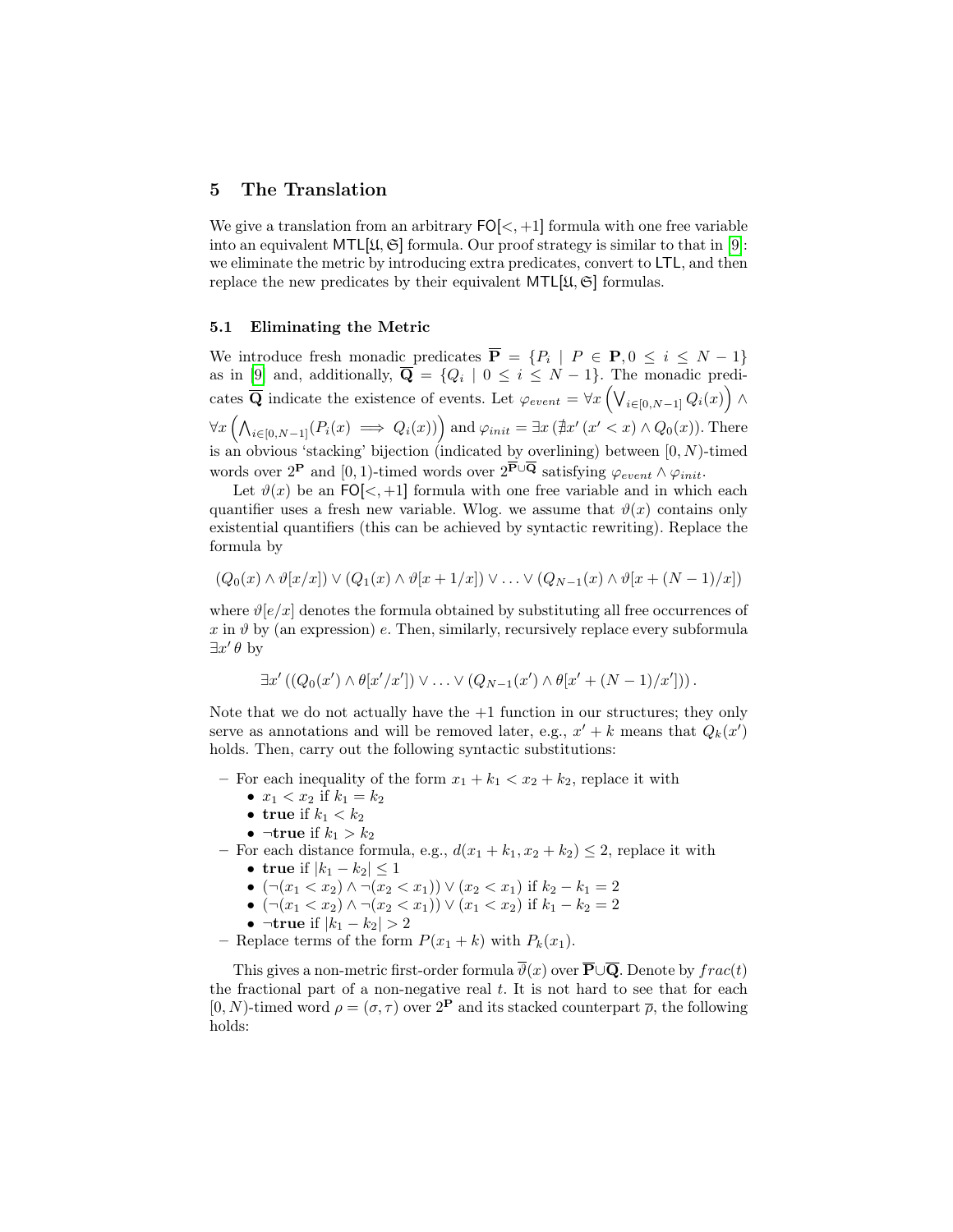$- \rho, t \models \vartheta(x)$  implies  $\overline{\rho}, \overline{t} \models \vartheta(x)$  where  $\overline{t} = frac(t)$  $-\overline{\rho}, \overline{t} \models \vartheta(x)$  implies there exists  $t \in U_\rho$  with  $frac(t) = \overline{t}$  s.t.  $\rho, t \models \vartheta(x)$ .

Moreover, if  $\rho, t \models \vartheta(x)$ , then the integral part of t indicates which clause in  $\vartheta(x)$  is satisfied when x is substituted with  $\bar{t} = frac(t)$ , and vice versa.

By Kamp's theorem [\[7\]](#page-13-1),  $\vartheta(x)$  is equivalent to an LTL[U, S] formula  $\overline{\varphi}$  of the following form:

$$
(Q_0 \wedge \overline{\varphi}_0) \vee (Q_1 \wedge \overline{\varphi}_1) \vee \ldots \vee (Q_{N-1} \wedge \overline{\varphi}_{N-1}).
$$

#### 5.2 From Non-Metric to Metric

We now construct an MTL[ $\mathfrak{U}, \mathfrak{S}$ ] formula that is equivalent to  $\vartheta(x)$  over  $[0, N)$ timed words. Note that we make heavy use of the formulas in  $\Phi_{unit}$  defined in Section [3.1.](#page-3-0)

<span id="page-12-0"></span>**Proposition 8.** Let  $\overline{\psi}$  be a subformula of  $\overline{\varphi}_i$  for some  $i \in [0, N - 1)$ . There is an MTL[ $\mathfrak{U}, \mathfrak{S}$ ] formula  $\psi$  such that for all  $\overline{t} \in \overline{\rho}$  and  $t \in \rho$  with frac $(t) = \overline{t}$ , we have

$$
\overline{\rho}, \overline{t} \models \overline{\psi} \iff \rho, t \models \psi.
$$

*Proof.* We prove this by induction on the structure of  $\overline{\varphi}_i$ .

- Base step. Consider the following cases:
	- $\bullet \ \overline{\psi} = P_i : \text{Let }$  $\psi = (\varphi_{0,1} \land \Diamond_{=j} P) \lor \ldots \lor (\varphi_{j,j+1} \land P) \lor \ldots \lor (\varphi_{N-1,N} \land \Diamond_{=((N-1)-j)} P).$
	- $\overline{\psi} = Q_i$ : Similarly we let

$$
\psi = (\varphi_{0,1} \wedge \Diamond_{=j} \mathbf{true}) \vee \ldots \vee (\varphi_{j,j+1} \wedge \mathbf{true}) \vee \ldots \vee (\varphi_{N-1,N} \wedge \Diamond_{=((N-1)-j)} \mathbf{true}).
$$

- $-$  Induction step. The case for boolean operations are trivial and hence omitted.
	- $\psi = \psi_1 \mathcal{U} \psi_2$ : By IH we have  $\psi_1$  and  $\psi_2$ . Let

$$
\psi^{j,k,l} = \psi_1 \mathfrak{U}^k_{(j,j+1)} (\psi_2 \wedge \varphi_{l,l+1}).
$$

The desired formula is

$$
\psi = \bigvee_{i \in [0, N-1]} \left( \varphi_{i, i+1} \wedge \bigvee_{j \in [-i, \dots, (N-1)-i]} \left( \bigwedge_{k \in [-i, \dots, (N-1)-i]} \psi^{j, k, l} \right) \right).
$$
  
\n•  $\overline{\psi} = \overline{\psi}_1 \mathcal{S} \overline{\psi}_2$ : This is symmetric to the case for  $\overline{\psi}_1 \mathcal{U} \overline{\psi}_2$ .

Construct corresponding formulas  $\varphi_i$  for each  $\overline{\varphi}_i$  using the proposition above. Substitute them into  $\overline{\varphi}$  and replace all  $Q_i$  by  $\varphi_{i,i+1}$  to obtain our final formula  $\varphi$ . We claim that it is equivalent to  $\vartheta(x)$  over [0, N)-timed words.

**Proposition 9.** For all  $\mathbb{T}$ -timed words  $\rho$  and  $t \in U_\rho$ , we have

$$
\rho, t \models \varphi(x) \iff \rho, t \models \vartheta(x).
$$

*Proof.* Follows directly from Section [5.1](#page-11-0) and Proposition [8.](#page-12-0)  $\Box$ 

 $\Box$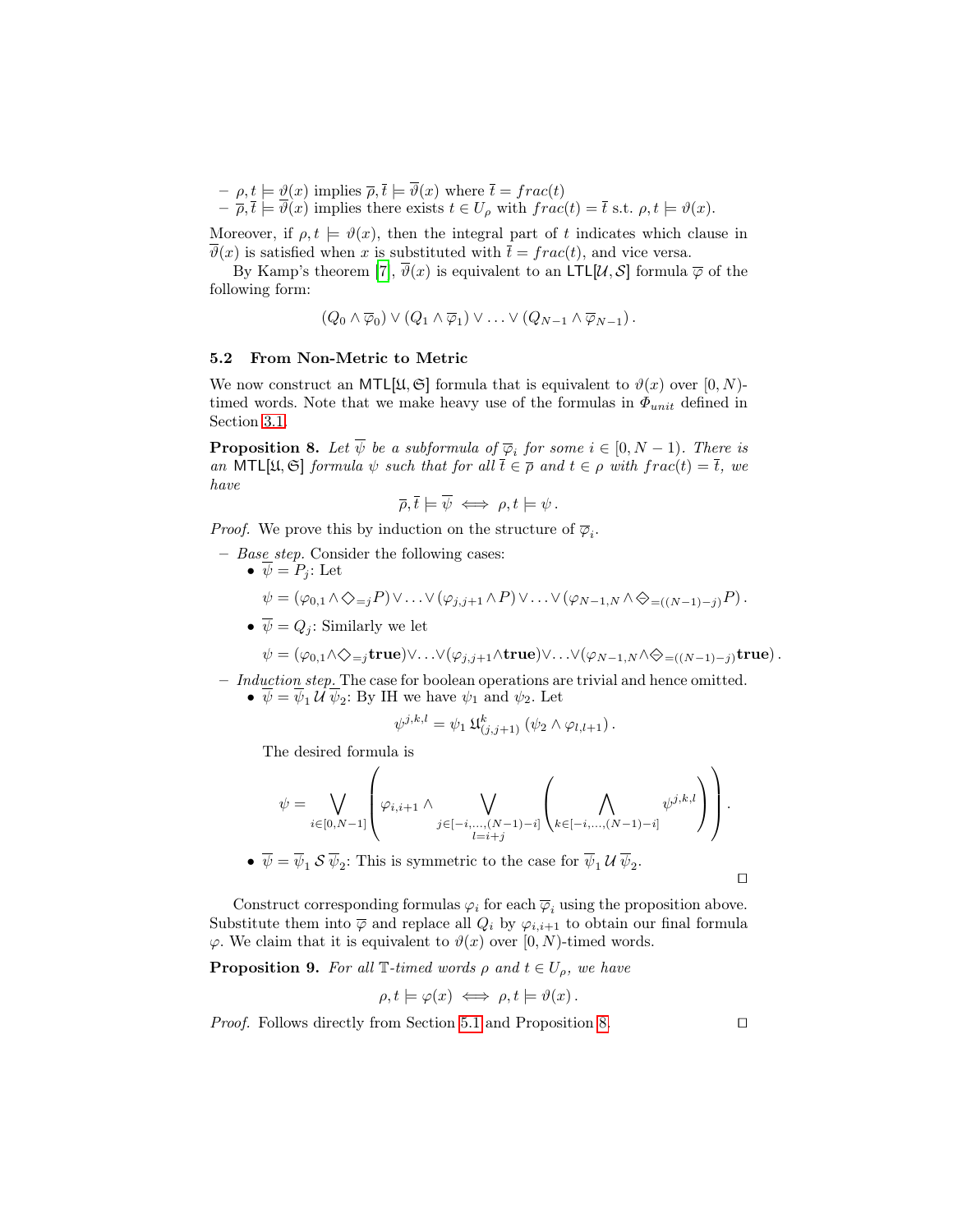# References

- <span id="page-13-10"></span>1. Bouyer, P., Chevalier, F., Markey, N.: On the expressiveness of TPTL and MTL. In: Proceedings of FSTTCS 2005. LNCS, vol. 3821, pp. 432–443. Springer (2005)
- <span id="page-13-0"></span>2. D'Souza, D., Prabhakar, P.: On the expressiveness of MTL in the pointwise and continuous semantics. International Journal on Software Tools for Technology Transfer 9(1), 1–4 (2006)
- <span id="page-13-9"></span>3. Hirshfeld, Y., Rabinovich, A.: Expressiveness of metric modalities for continuous time. In: Proceedings of CSR 2006. LNCS, vol. 3967, pp. 211–220. Springer (2006)
- <span id="page-13-4"></span>4. Hirshfeld, Y., Rabinovich, A.: Expressiveness of metric modalities for continuous time. Logical Methods in Computer Science 3(1) (2007)
- <span id="page-13-7"></span>5. Hunter, P.: When is metric temporal logic expressively complete? In: Proceedings of CSL 2013. LIPIcs, vol. 23, pp. 380–394. Schloss Dagstuhl - Leibniz-Zentrum fuer Informatik (2013)
- <span id="page-13-8"></span>6. Hunter, P., Ouaknine, J., Worrell, J.: Expressive completeness of metric temporal logic. In: Proceedings of LICS 2013. pp. 349–357. IEEE Computer Society Press (2013)
- <span id="page-13-1"></span>7. Kamp, J.: Tense logic and the theory of linear order. Ph.D. thesis, University of California, Los Angeles (1968)
- <span id="page-13-2"></span>8. Koymans, R.: Specifying real-time properties with metric temporal logic. Real-Time Systems 2(4), 255–299 (1990)
- <span id="page-13-5"></span>9. Ouaknine, J., Rabinovich, A., Worrell, J.: Time-bounded verification. In: Proceedings of CONCUR 2009. LNCS, vol. 5710, pp. 496–510. Springer (2009)
- <span id="page-13-3"></span>10. Ouaknine, J., Worrell, J.: On the decidability of metric temporal logic. In: Proceedings of LICS 2005. pp. 188–197. IEEE Computer Society Press (2005)
- <span id="page-13-6"></span>11. Ouaknine, J., Worrell, J.: Towards a theory of time-bounded verification. In: Proceedings of ICALP 2010. LNCS, vol. 6199, pp. 22–37. Springer (2010)
- <span id="page-13-11"></span>12. Pandya, P.K., Shah, S.S.: On expressive powers of timed logics: Comparing boundedness, non-punctuality and deterministic freezing. In: Proceedings of CONCUR 2011. LNCS, vol. 6901, pp. 60–75. Springer (2011)
- <span id="page-13-12"></span>13. Prabhakar, P., D'Souza, D.: On the expressiveness of MTL with past operators. In: Proceedings of FORMATS 2006. LNCS, vol. 4202, pp. 322–336. Springer (2006)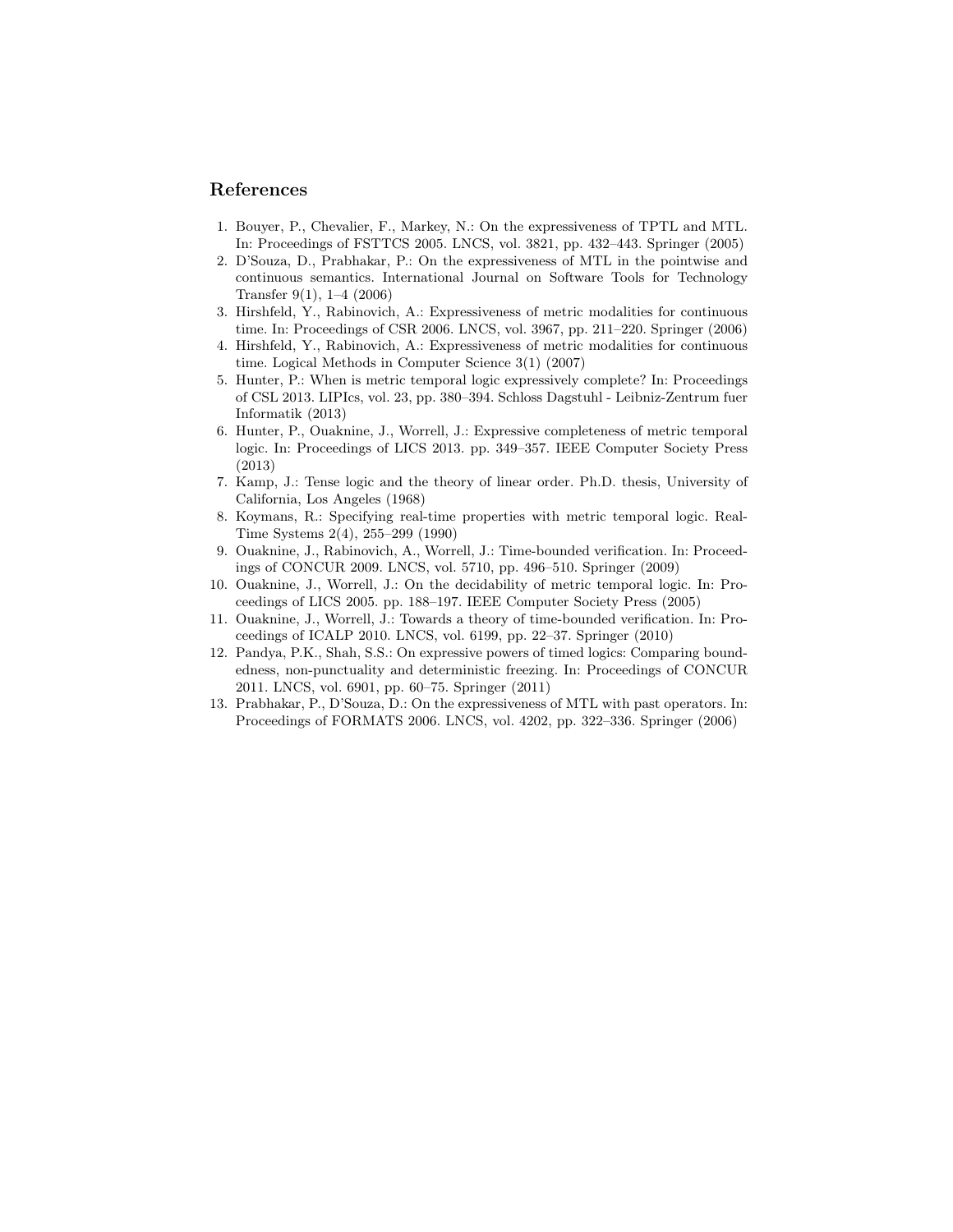# A MTL $[\mathcal{U}, \mathcal{S}, \mathcal{B}^{\leftrightharpoons}]$  EF Games

We resort to a variant of the MTL[ $\mathcal{U}, \mathcal{S}$ ] EF theorem for the following proofs. A brief account of the underlying EF games is outlined below. For details we refer the reader to [\[12\]](#page-13-11).

An *m*-round MTL[ $\mathcal{U}, \mathcal{S}, \mathcal{B}^{\leq}$ ] EF game starts with round 0 and ends with round m. A configuration is a pair of positions  $(i, i')$ , respectively in two timed words. Let  $(i_r, j_r)$  be the configuration at the beginning of round r. Spoiler first checks both events satisfy the same set of monadic predicates. Then she chooses (say)  $i'_r$  according to I. Duplicator chooses  $j'_r$  as a response, also according to I. If Spoiler plays  $\Diamond$ -part,  $\Diamond$ -part, or it is indeed a  $\mathcal{B}^{\rightarrow}$ -move or  $\mathcal{B}^{\leftarrow}$ -move, <sup>[3](#page-14-0)</sup> the game proceeds to the next round with  $(i_{r+1}, j_{r+1}) = (i'_r, j'_r)$ . If she plays U-part or S-part, another position  $j_r''$  would be chosen by her, and *Duplicator* would need to choose  $i_r''$  as response. The game then proceeds to the next round with  $(i_{r+1}, j_{r+1}) = (i''_r, j''_r)$ . If Duplicator fails to response at any point then Spoiler wins the game. We write  $\rho, i \approx_m \rho', i'$  if *Duplicator* has a winning strategy for the m-round EF game on  $\rho$ ,  $\rho'$  that starts from configuration  $(i, i')$ .<sup>[4](#page-14-1)</sup> In the theorem below, modalities allowed in  $\varphi$  correspond to moves that *Spoiler* can take in the game.

<span id="page-14-2"></span>**Theorem 2 ([\[12\]](#page-13-11)).** For timed words  $\rho, \rho'$  and a temporal formula  $\varphi$  of modal  $depth \leq m,$ 

 $\rho, 1 \approx_m \rho', 1 \implies \rho \models \varphi \iff \rho' \models \varphi.$ 

# B Proof of Proposition [1](#page-4-1)

*Proof.* We play the game on  $\mathcal{A}_m, \mathcal{B}_m$ . It is clear that if  $i_r = j_r$  and  $i_r \geq 2$ then *Duplicator* wins the remaining rounds. If  $i_r = j_r + 1$  and *Spoiler* chooses some move, Duplicator can always make  $i_{r+1} = j_{r+1} \geq 2$  or  $(i_{r+1}, j_{r+1}) =$  $(i_r+1, j_r+1)$ . The result follows from Theorem [2.](#page-14-2)

# C Proof of Proposition [2](#page-4-2)

*Proof.* We play the game on  $\mathcal{C}_m$ ,  $\mathcal{D}_m$ . If  $i_r = j_r + 1$  and  $i_r \geq m+4$  then *Duplicator* wins the remaining rounds. The proof is similar to the proof of Proposition [2.](#page-4-2)  $\Box$ 

# D Proof of Proposition [4](#page-6-2)

As noted before, the only difference in two models is a pair of Q-events. We denote this pair of events by  $x$  and  $y$  respectively and write their corresponding timestamps as  $t_x$  and  $t_y$  (see Figure [5\)](#page-7-1). It is easy to verify that no two events

<span id="page-14-0"></span><sup>&</sup>lt;sup>3</sup> We define additional moves for  $\mathcal{B}_I^{\rightarrow}$  and  $\mathcal{B}_I^{\leftarrow}$  according to their semantics.

<span id="page-14-1"></span> $^4$  For our purpose, the largest constant used in the games can be assumed to be  $\leq 2$ in all proofs.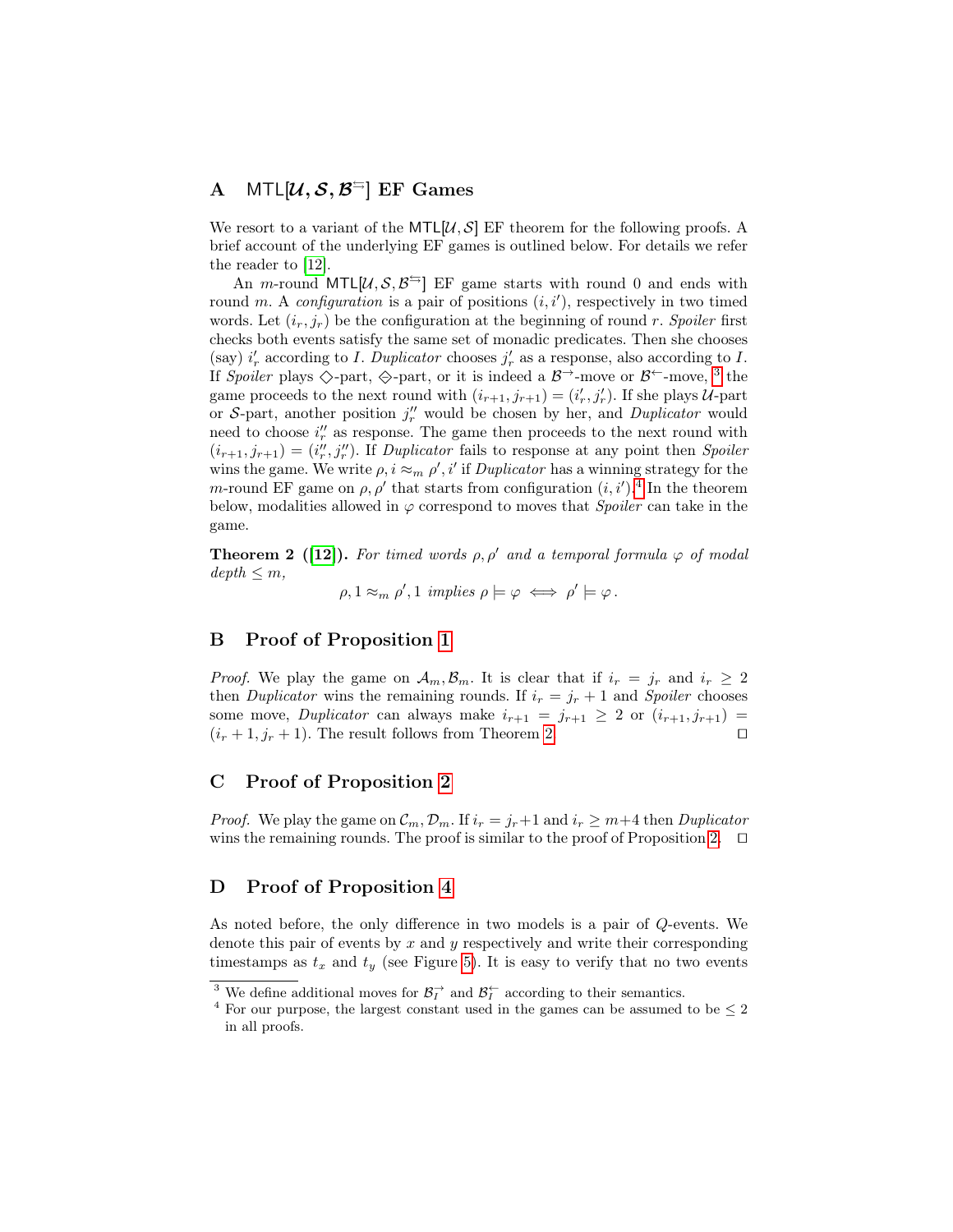are separated by an integer distance. We say a configuration  $(i, j)$  is *identical* if  $i = j$ . For  $i \geq 2$ , we denote by  $seg(i)$  the segment that the  $i<sup>th</sup>$  event belongs to, and we write  $P(i)$  if the i<sup>th</sup> event is a P-event and  $Q(i)$  if its a Q-event.

<span id="page-15-0"></span>**Proposition 10.** Duplicator has a winning strategy for m-round MTL[ $U, S$ ] EF game on  $\mathcal{E}_m$ ,  $\mathcal{F}_m$  that starts from  $(1, 1)$ . In particular, she has a winning strategy such that for each round  $0 \le r \le m$ , the  $i_r^{th}$  event in  $\mathcal{E}_m$  and the  $j_r^{th}$  event in  $\mathcal{F}_m$  satisfy the same set of propositions and

- $-$  if  $i_r \neq j_r$ , then
	- $seg(i_r) seg(j_r) < r$
	- $(m + 1 r) < seg(i_r), seg(j_r) < (m + 5 + r)$  or  $(3m + 8 r) <$  $seq(i_r), seq(j_r) < (3m + 12 + r).$

Proof. We prove the proposition by induction on r.

- Base step. The proposition holds trivially for  $(i_0, j_0) = (1, 1)$ .
- Induction step. Suppose that the claim holds for  $r < m$ . We prove it also holds for  $r + 1$ .
	- $(i_r, j_r) = (1, 1)$ : Duplicator can always make  $(i_{r+1}, j_{r+1})$  identical.
	- $(i_r, j_r) \neq (1, 1)$  is identical: Duplicator tries to make  $(i'_r, j'_r)$  identical. This may only fail when
		- $\ast$  P(i<sub>r</sub>) ∧ P(j<sub>r</sub>) and seg(i<sub>r</sub>) = seg(j<sub>r</sub>) = m + 4.
		- ∗  $Q(i_r) \wedge Q(j_r)$  and  $seg(i_r) = seg(j_r) = 3m + 9$ , i.e., x and y.

In these cases, *Duplicator* chooses another event in a neighbouring segment that minimises  $|seg(i'_r) - seg(j'_r)|$ . For example, if  $(i_r, j_r)$  corresponds to x and y and Spoiler chooses  $j'_r$  such that  $P(j'_r)$  and  $seg(j'_r)$  $m+4$  in a  $\mathcal{S}_{(1,\infty)}$ -move, *Duplicator* chooses  $i'_r$  with  $seg(i'_r) = m+3$ . If Spoiler then plays  $\Diamond$ -part, the resulting configuration  $(i_{r+1}, j_{r+1})$  will clearly satisfy the claim. If she plays  $S$ -part, *Duplicator* makes  $(i_r^{\prime\prime}, j_r^{\prime\prime})$ identical whenever possible. Otherwise she chooses the appropriate event that minimises  $|seg(i'_{r}) - seg(j''_{r})|$ . For instance, if  $Q(i''_{r})$  and  $seg(i''_{r}) =$  $m + 1$ , Duplicator chooses  $j_r''$  such that  $Q(j_r'')$  and  $seg(j_r'') = m + 2$ .

•  $(i_r, j_r)$  is not identical:

Duplicator tries to make  $(i'_r, j'_r)$  identical. If this is not possible, then Duplicator chooses an event that minimises  $|seg(i'_r) - seg(j'_r)|$ . For example, consider  $seg(i_r) = m + 4$ ,  $seg(j_r) = m + 3$  such that  $P(i_r)$  and  $P(j_r)$ , and Spoiler chooses x in an  $\mathcal{U}_{(0,1)}$ -move. In this case, Duplicator cannot choose  $y'$  but the first  $Q$ -event that happens before  $y'$ . Duplicator responds to  $U$ -parts and  $S$ -parts in similar ways as before. It is easy to see that the claim holds.

 $\Box$ 

Proposition [4](#page-6-2) now follows directly from Proposition [10.](#page-15-0)